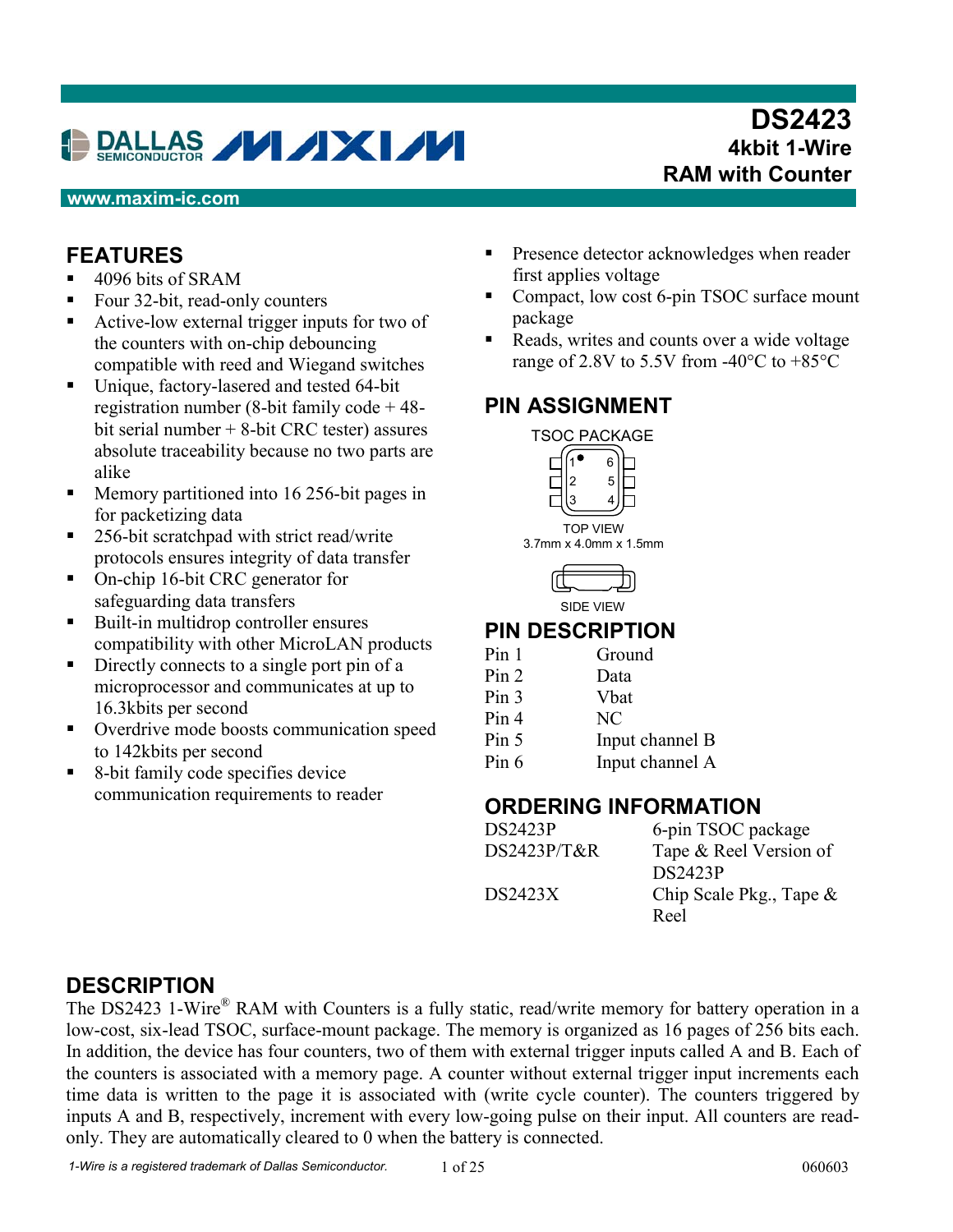The battery-backed memory offers a simple solution to storing and retrieving information pertaining to the equipment where the DS2423 is installed and its frequency of use. The scratchpad is an additional page that acts as a buffer when writing to memory. Data is first written to the scratchpad where it may be read back for verification. A copy scratchpad command will then transfer the data to memory. This process ensures data integrity when modifying the memory. A 64-bit registration number is factory lasered into each DS2423 to provide a guaranteed unique identity which allows for absolute traceability and acts as node address if multiple DS2423 are connected in parallel to form a local network. Data is transferred serially via the 1-Wire protocol, which requires only a single data lead and a ground return.

The DS2423 1-Wire RAM with Counters can store encrypted data. The unique registration number and the page write cycle counter(s) prevent unauthorized manipulation of data stored in a page with a write cycle counter associated.

#### **OVERVIEW**

The block diagram in Figure 1 shows the relationships between the major control and memory sections of the DS2423. The DS2423 has four main data components: 1) 64-bit lasered ROM, 2) 256-bit scratchpad, 3) 4096-bit SRAM, and 4) four 32-bit read-only counters. The hierarchical structure of the 1-Wire protocol is shown in Figure 2. Each of these counters is associated with one of the 256-bit memory pages. The four counters of the DS2423 are associated with pages 12 to 15. The contents of the counter is read together with the memory data using a special command. The bus master must first provide one of the six ROM Function Commands: 1) Read ROM, 2) Match ROM, 3) Search ROM, 4) Skip ROM, 5) Overdrive-Skip ROM or 6) Overdrive-Match ROM. Upon completion of an Overdrive ROM command byte executed at standard speed, the device will enter Overdrive mode where all subsequent communication occurs at a higher speed. The protocol required for these ROM function commands is described in Figure 9. After a ROM function command is successfully executed, the memory functions become accessible and the master may provide any one of the five memory function commands. The protocol for these memory function commands is described in Figure 7. All data is read and written least significant bit first.

#### **PARASITE POWER**

The block diagram (Figure 1) shows the parasite-powered circuitry. This circuitry steals power whenever the I/O input is high. I/O will provide sufficient power as long as the specified timing and voltage requirements are met. The advantages of parasite power are two-fold: 1) by parasiting off this input, lithium is conserved, and 2) if the battery is exhausted for any reason, the ROM may still be read normally.

#### **64-BIT LASERED ROM**

Each DS2423 contains a unique ROM code that is 64 bits long. The first 8 bits are a 1-Wire family code. The next 48 bits are a unique serial number. The last 8 bits are a CRC of the first 56 bits (See Figure 3). The 1-Wire CRC is generated using a polynomial generator consisting of a shift register and XOR gates as shown in Figure 4. The polynomial is  $X^8 + X^5 + X^4 + 1$ . Additional information about the Dallas 1-Wire Cyclic Redundancy Check is available in the *Book of DS19xx iButton® Standards*.

The shift register bits are initialized to 0. Then starting with the least significant bit of the family code, one bit at a time is shifted in. After the  $8<sup>th</sup>$  bit of the family code has been entered, then the serial number is entered. After the  $48<sup>th</sup>$  bit of the serial number has been entered, the shift register contains the CRC value. Shifting in the 8 bits of CRC should return the shift register to all 0s.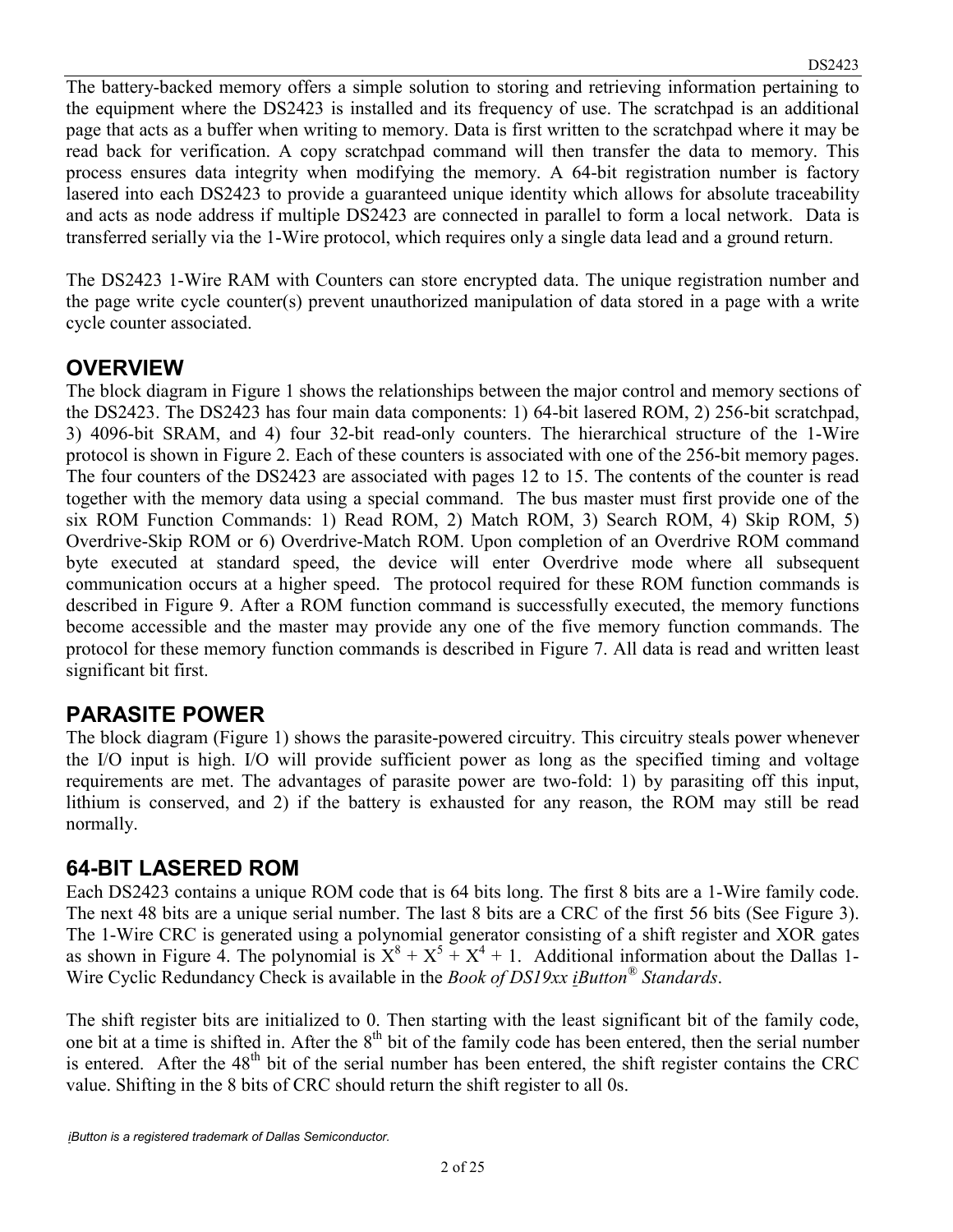#### **BLOCK DIAGRAM Figure 1**



#### **ADDRESS REGISTERS AND TRANSFER STATUS**

Because of the serial data transfer, the DS2423 employs three address registers called TA1, TA2, and E/S (Figure 6). Registers TA1 and TA2 must be loaded with the target address to which the data will be written or from which data will be sent to the master upon a Read command. Register E/S acts like a byte counter and Transfer Status register. It is used to verify data integrity with write commands. Therefore, the master only has read access to this register. The lower 5 bits of the E/S register indicate the address of the last byte that has been written to the scratchpad. This address is called Ending Offset. Bit 5 of the E/S register, called PF or "partial byte flag," is set if the number of data bits sent by the master is not an integer multiple of 8. Bit 6 has no function; it always reads 0. Note that the lowest 5 bits of the target address also determine the address within the scratchpad, where intermediate storage of data will begin. This address is called byte offset. If the target address (TA1) for a Write command is 03CH for example, then the scratchpad will store incoming data beginning at the byte offset 1CH and will be full after only 4 bytes. The corresponding ending offset in this example is 1FH. For best economy of speed and efficiency, the target address for writing should point to the beginning of a new page, i.e., the byte offset will be 0. Thus the full 32-byte capacity of the scratchpad is available, resulting also in the ending offset of 1FH. However, it is possible to write one or several contiguous bytes somewhere within a page. The ending offset together with the Partial Flag support the master checking the data integrity after a Write command. The highest valued bit of the E/S register, called AA or Authorization Accepted, acts as a flag to indicate that the data stored in the scratchpad has already been copied to the target memory address. Writing data to the scratchpad clears this flag.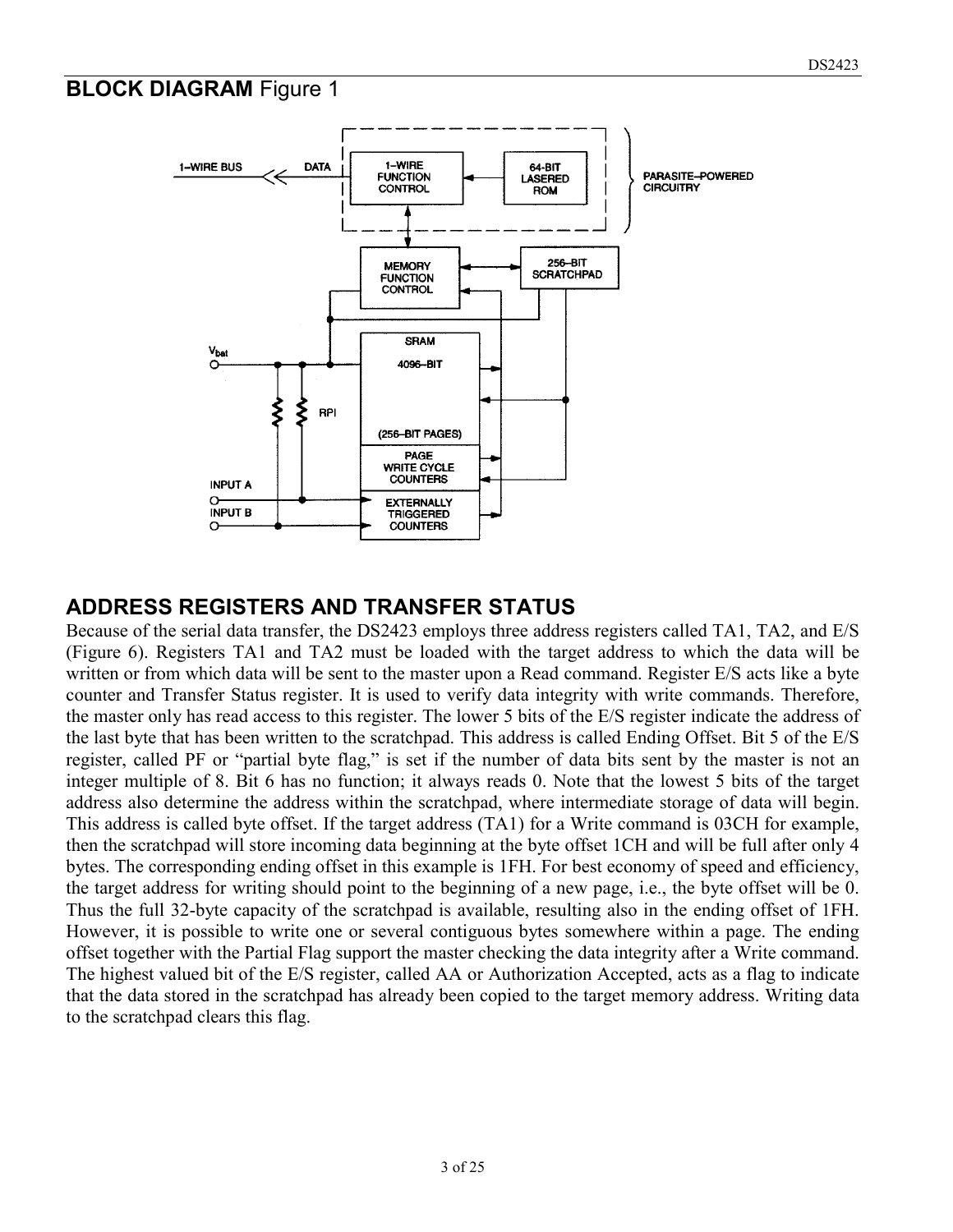# **HIERARCHICAL STRUCTURE FOR 1-WIRE PROTOCOL** Figure 2



#### **64-BIT LASERED ROM** Figure 3



#### **1-WIRE CRC GENERATOR** Figure 4

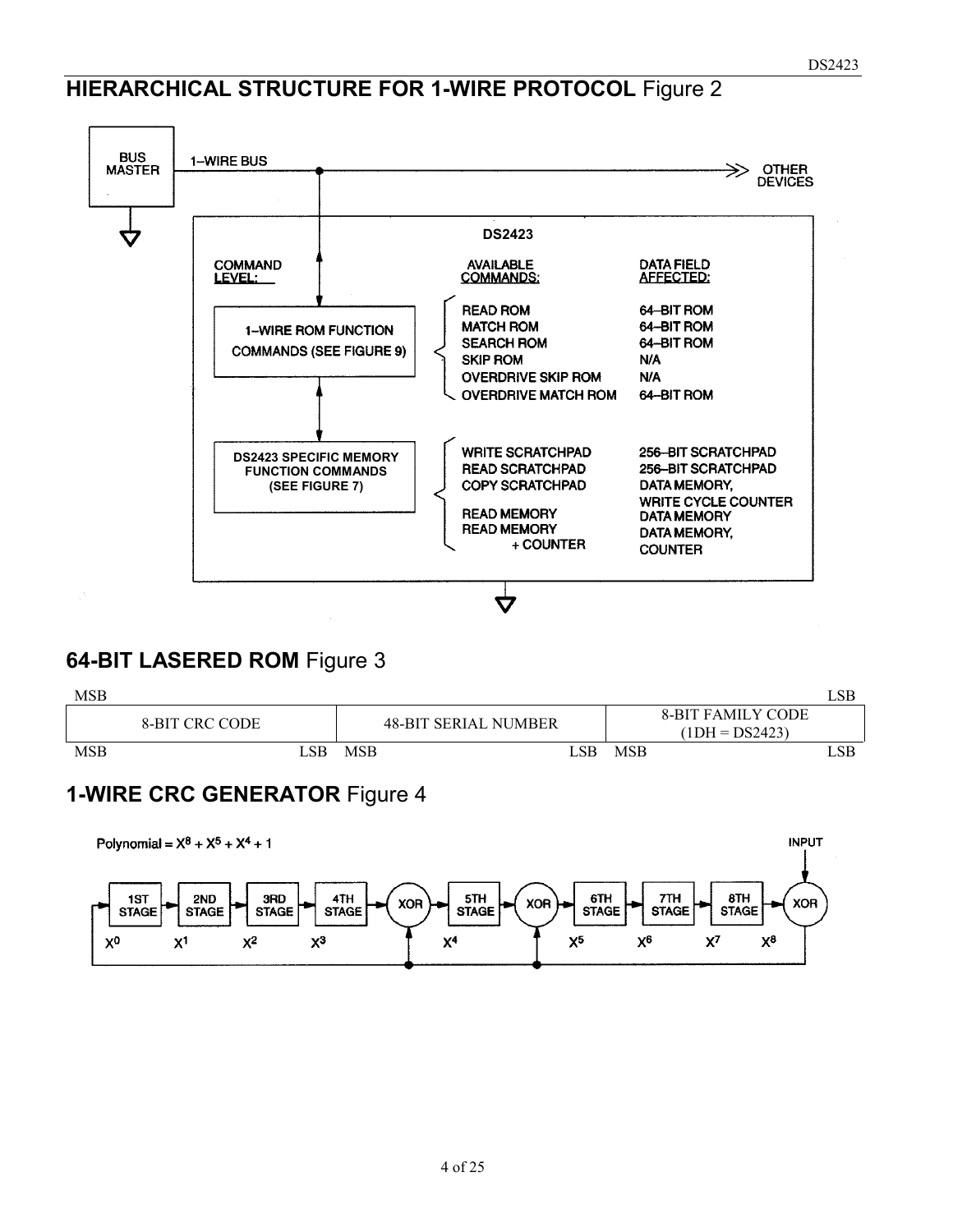#### **WRITING WITH VERIFICATION**

To write data to the DS2423, the scratchpad has to be used as intermediate storage. First the master issues the Write Scratchpad command to specify the desired target address, followed by the data to be written to the scratchpad. Under certain conditions (see Write Scratchpad command) the master will receive an inverted CRC16 of the command, address and data at the end of the Write Scratchpad command sequence. Knowing this CRC value, the master can compare it to the value it has calculated itself to decide if the communication was successful and proceed to the Copy Scratchpad command. If the master could not receive the CRC16, it has to send the Read Scratchpad command to read back the scratchpad to verify data integrity. As preamble to the scratchpad data, the DS2423 repeats the target address TA1 and TA2 and sends the contents of the E/S register. If the PF flag is set, data did not arrive correctly in the scratchpad. The master does not need to continue reading; it can start a new trial to write data to the scratchpad. Similarly, a set AA flag indicates that the Write command was not recognized by the device. If everything went correctly, both flags are cleared and the ending offset indicates the address of the last byte written to the scratchpad. Now the master can continue reading and verifying every data byte. After the master has verified the data, it has to send the Copy Scratchpad command. This command must be followed exactly by the data of the three address registers TA1, TA2 and E/S. The master may obtain the contents of these registers by reading the scratchpad or derive it from the target address and the amount of data to be written. As soon as the DS2423 has received these bytes correctly, it will copy the data to the requested location beginning at the target address.

#### **MEMORY FUNCTION COMMANDS**

The Memory Function Flow Chart (Figure 7) describes the protocols necessary for accessing the memory. An example follows the flowchart. The communication between master and DS2423 takes place either at regular speed (default,  $OD = 0$ ) or at Overdrive speed ( $OD = 1$ ). If not explicitly set into the Overdrive mode the DS2423 assumes regular speed.

#### **Write Scratchpad Command [0FH]**

After issuing the Write Scratchpad command, the master must first provide the 2-byte target address, followed by the data to be written to the scratchpad. The data will be written to the scratchpad starting at the byte offset (T4:T0). The ending offset (E4: E0) will be the byte offset at which the master stops writing data. Only full data bytes are accepted. If the last data byte is incomplete its content will be ignored and the partial byte flag PF will be set.

When executing the Write Scratchpad command the CRC generator inside the DS2423 (see Figure 12) calculates a CRC over the entire data stream, starting at the command code and ending at the last data byte sent by the master. This CRC is generated using the CRC16 polynomial by first clearing the CRC generator and then shifting in the command code (0FH) of the Write Scratchpad command, the Target Addresses TA1 and TA2 as supplied by the master and all the data bytes. The master may end the Write Scratchpad command at any time. However, if the ending offset is 11111b, the master may send 16 read time slots and will receive the CRC generated by the DS2423.

The memory address range of the DS2423 is 0000H to 01FFH. If the bus master sends a target address higher than this, the internal circuitry of the chip will set seven most significant address bits to 0 as they are shifted into the internal address register. The Read Scratchpad command will reveal the target address as it will be used by the DS2423. The master will identify such address modifications by comparing the target address read back to the target address transmitted. If the master does not read the scratchpad, a subsequent Copy Scratchpad command will not work since the most significant bits of the target address the master sends will not match the value the DS2423 expects.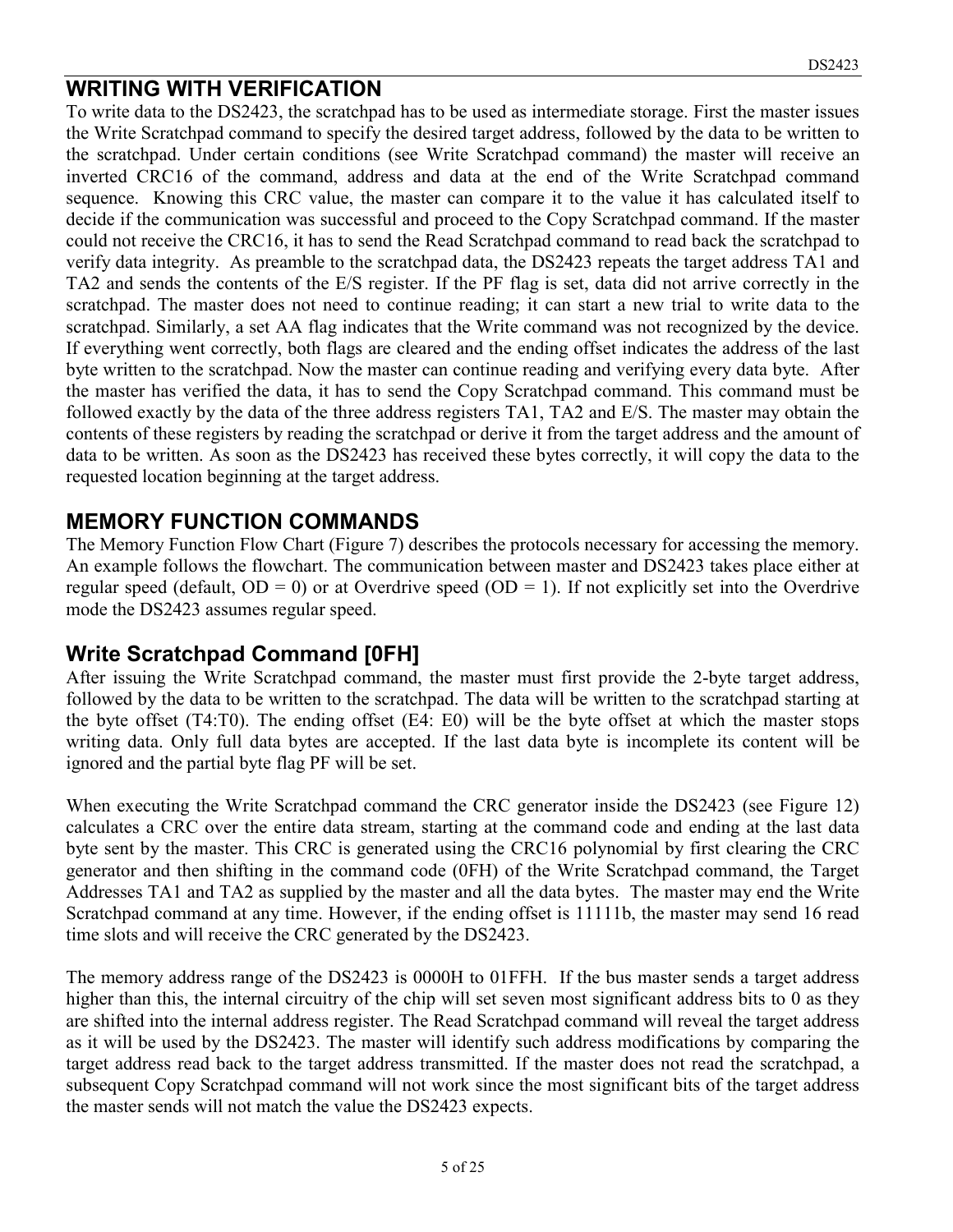#### **Read Scratchpad Command [AAH]**

This command is used to verify scratchpad data and target address. After issuing the Read Scratchpad command, the master begins reading. The first 2 bytes will be the target address. The next byte will be the ending offset/data status byte (E/S) followed by the scratchpad data beginning at the byte offset (T4: T0). The master may read data until the end of the scratchpad after which the data read will be all logic 1s.

## **Copy Scratchpad [5AH]**

This command is used to copy data from the scratchpad to memory. After issuing the Copy Scratchpad command, the master must provide a 3-byte authorization pattern which can be obtained by reading the scratchpad for verification. This pattern must exactly match the data contained in the three address registers (TA1, TA2, E/S, in that order). If the pattern matches, the AA (Authorization Accepted) flag will be set and the copy will begin. A pattern of alternating 1s and 0s will be transmitted after the data has been copied until a Reset Pulse is issued by the master. Any attempt to reset the part will be ignored while the copy is in progress. Copy typically takes 30µs. The data to be copied is determined by the three address registers. The scratchpad data from the beginning offset through the ending offset will be copied to memory, starting at the target address. Anywhere from 1 to 32 bytes may be copied to memory with this command. The AA flag will be cleared only by executing a Write Scratchpad command.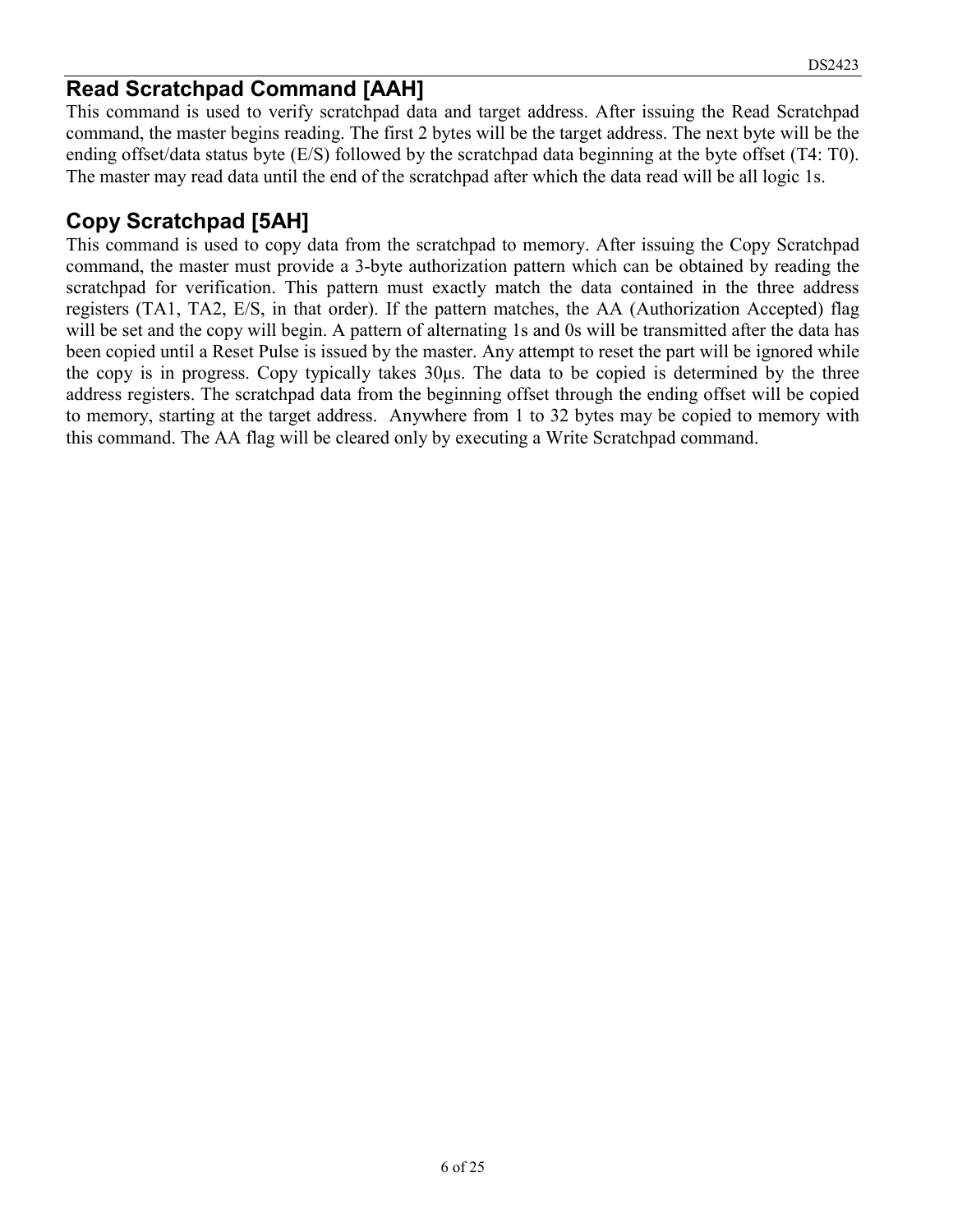# **DS2423 MEMORY MAP Figure 5**



#### **ADDRESS REGISTERS** Figure 6



1) THIS BIT WILL ALWAYS BE 0.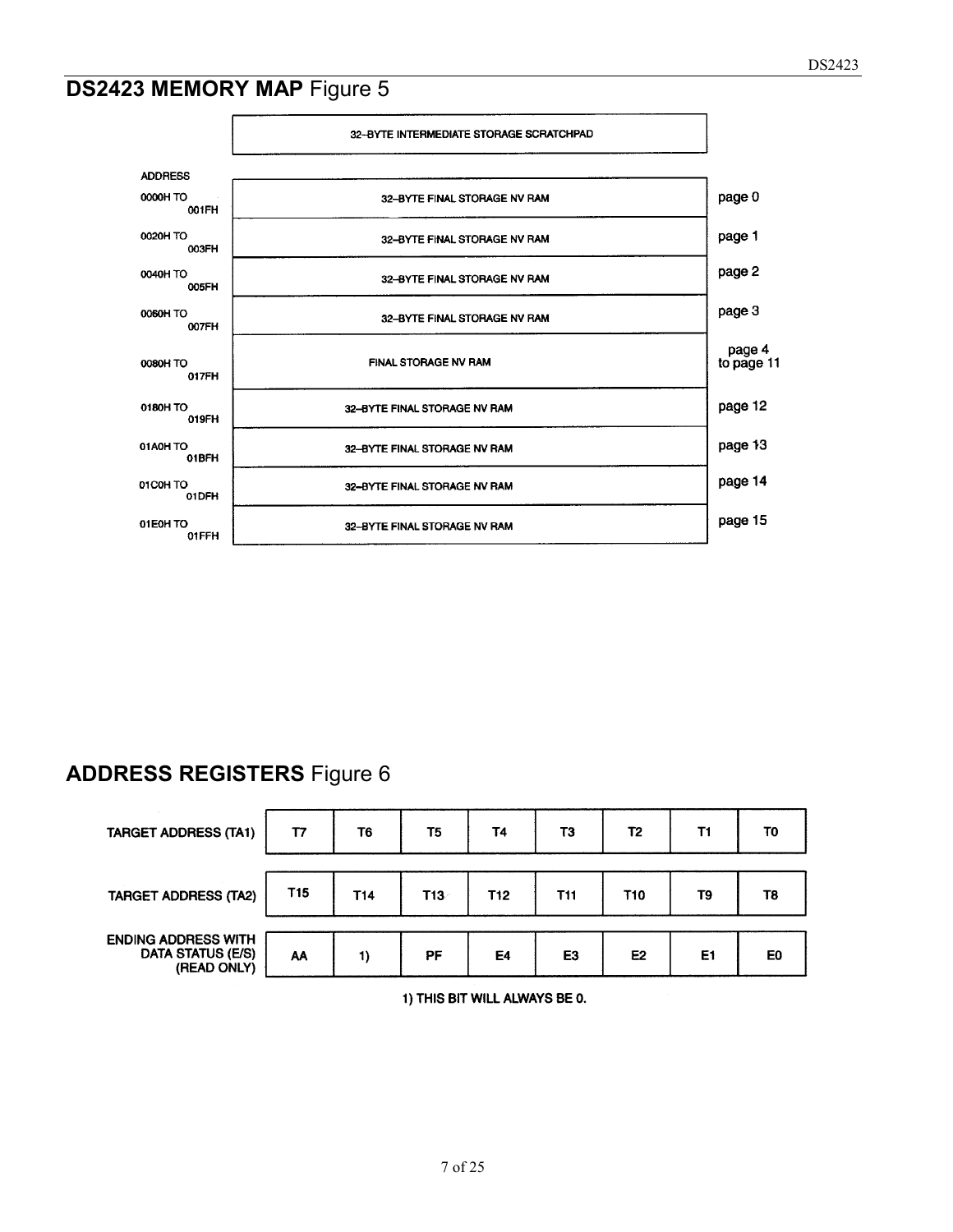#### **Read Memory [F0H]**

The read memory command may be used to read the entire memory. After issuing the command, the master must provide the 2-byte target address. After the two bytes, the master reads data beginning from the target address and may continue until the end of memory, at which point logic 1s will be read. It is important to realize that the target address registers will contain the address provided. The ending offset/data status byte is unaffected.

The hardware of the DS2423 provides a means to accomplish error-free writing to the memory section. To safeguard reading data in the 1-Wire environment and to simultaneously speed up data transfers, it is recommended to packetize data into data packets of the size of one memory page each. Such a packet would typically store a 16-bit CRC with each page of data to ensure rapid, error-free data transfers that eliminate having to read a page multiple times to determine if the received data is correct or not. (See the *Book of DS19xx iButton Standards*, Chapter 7 for the recommended file structure.)

## **Read Memory + Counter [A5H]**

The Read Memory + Counter command is used to read memory data together with the write cycle counter or externally triggered counter associated with the addressed page of data memory. The additional information is transmitted by the DS2423 as the end of a memory page is encountered. Following the current value of the counter the DS2423 transmits 32 0-bits and a 16-bit CRC generated by the DS2423.

After having sent the command code of the Read Memory + Counter command, the bus master sends a two-byte address (TA1 = (T7:T0), TA2 = (T15:T8)) that indicates a starting byte location within the data field. With the subsequent read data time slots the master receives data from the DS2423 starting at the initial address and continuing until the end of a 32-byte page is reached. At that point the bus master will send 80 additional read data time slots and receive the contents of the 32-bit counter associated with the addressed page, 32 0-bits and a 16-bit CRC. With subsequent read data time slots the master will receive data starting at the beginning of the next page followed by the contents of the counter associated with the page, 0-bits and CRC for that page. This sequence will continue until the final page and its accompanying data is read by the bus master. When applying the Read Memory + Counter command to a page that does not have a counter associated, the master will read FFFFFFFFH instead of a valid count.

With the initial pass through the Read Memory + Counter flow chart the 16-bit CRC value is the result of shifting the command byte into the cleared CRC generator, followed by the two address bytes, the contents of the data memory, the counter and the 0-bits. Subsequent passes through the Read Memory + Counter flow chart will generate a 16-bit CRC that is the result of clearing the CRC generator and then shifting in the contents of the data memory page, its associated counter and 0-bits. After the 16-bit CRC of the last page is read, the bus master will receive logical 1s from the DS2423 until a Reset Pulse is issued. The Read Memory + Counter command sequence can be ended at any point by issuing a Reset Pulse.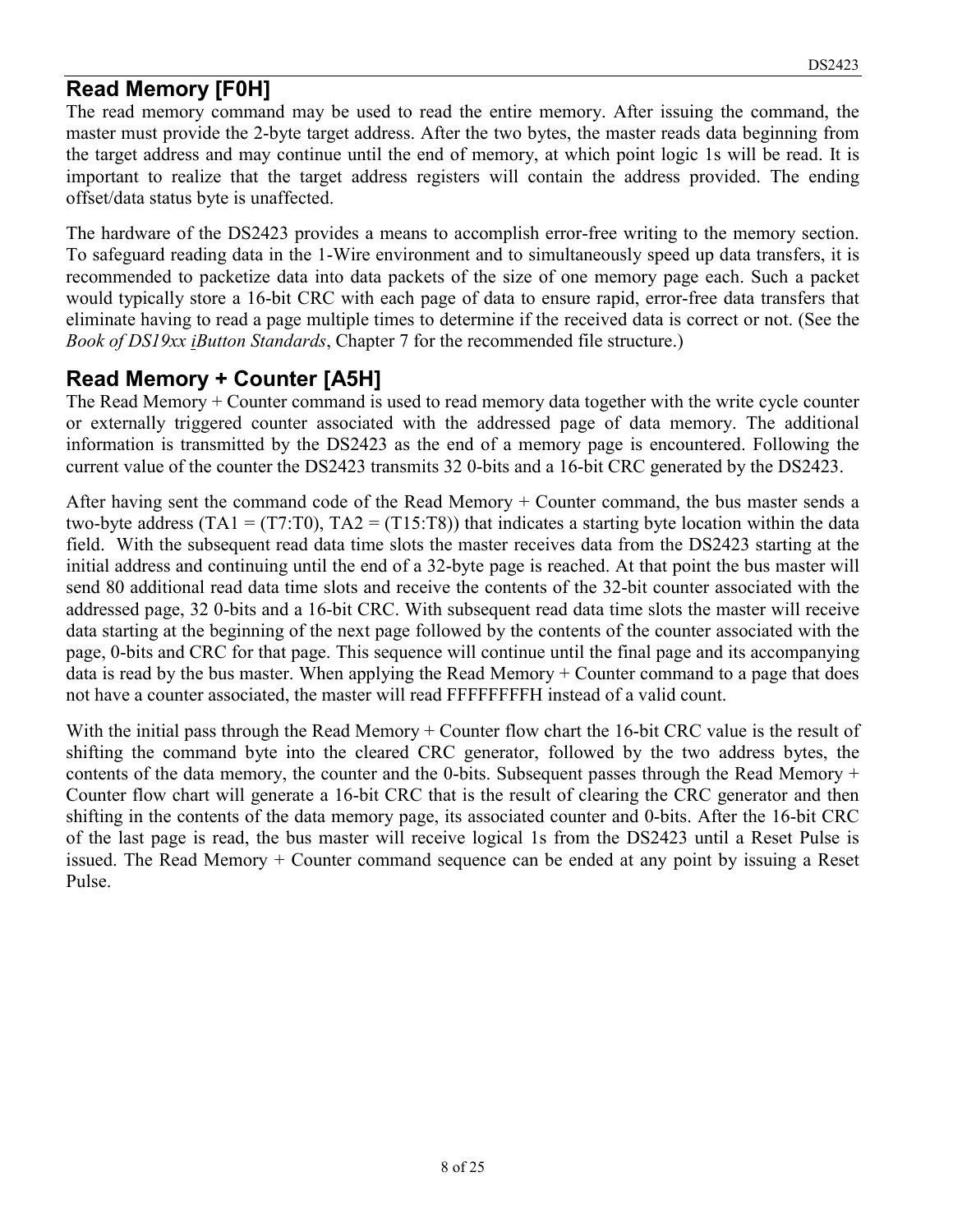## **MEMORY FUNCTION FLOW CHART Figure 7**

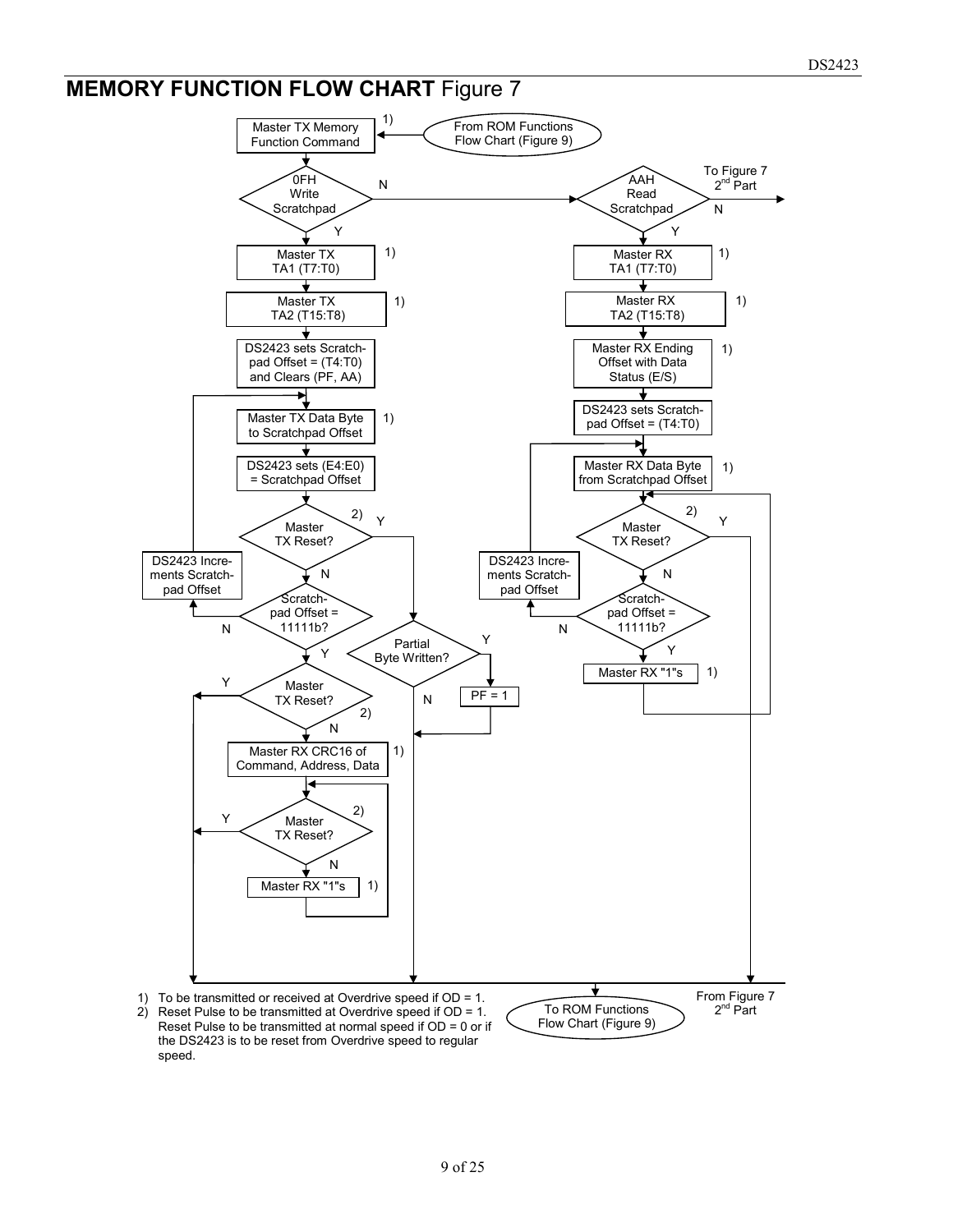# **MEMORY FUNCTION FLOW CHART Figure 7 cont'd**

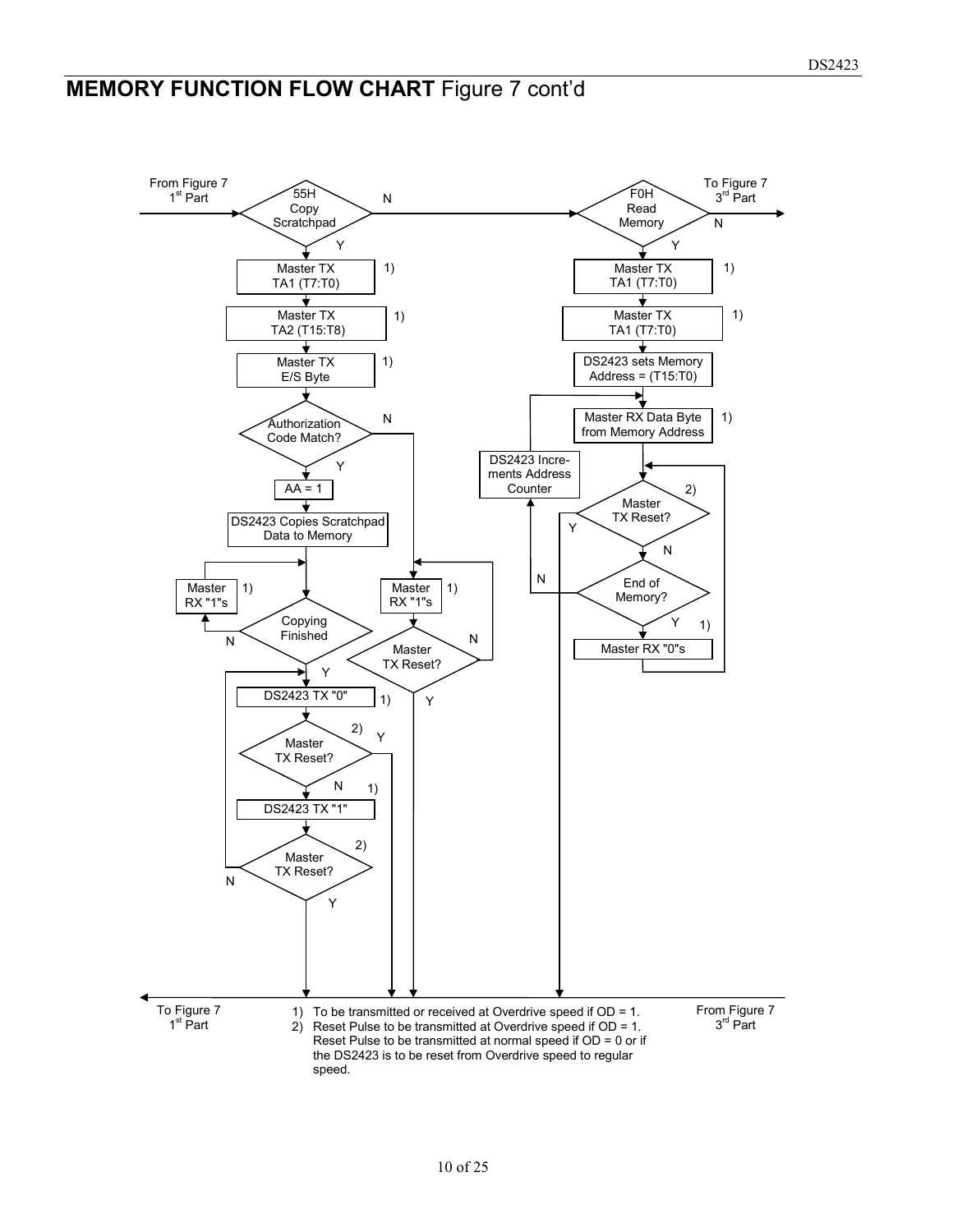# **MEMORY FUNCTION FLOW CHART Figure 7 cont'd**

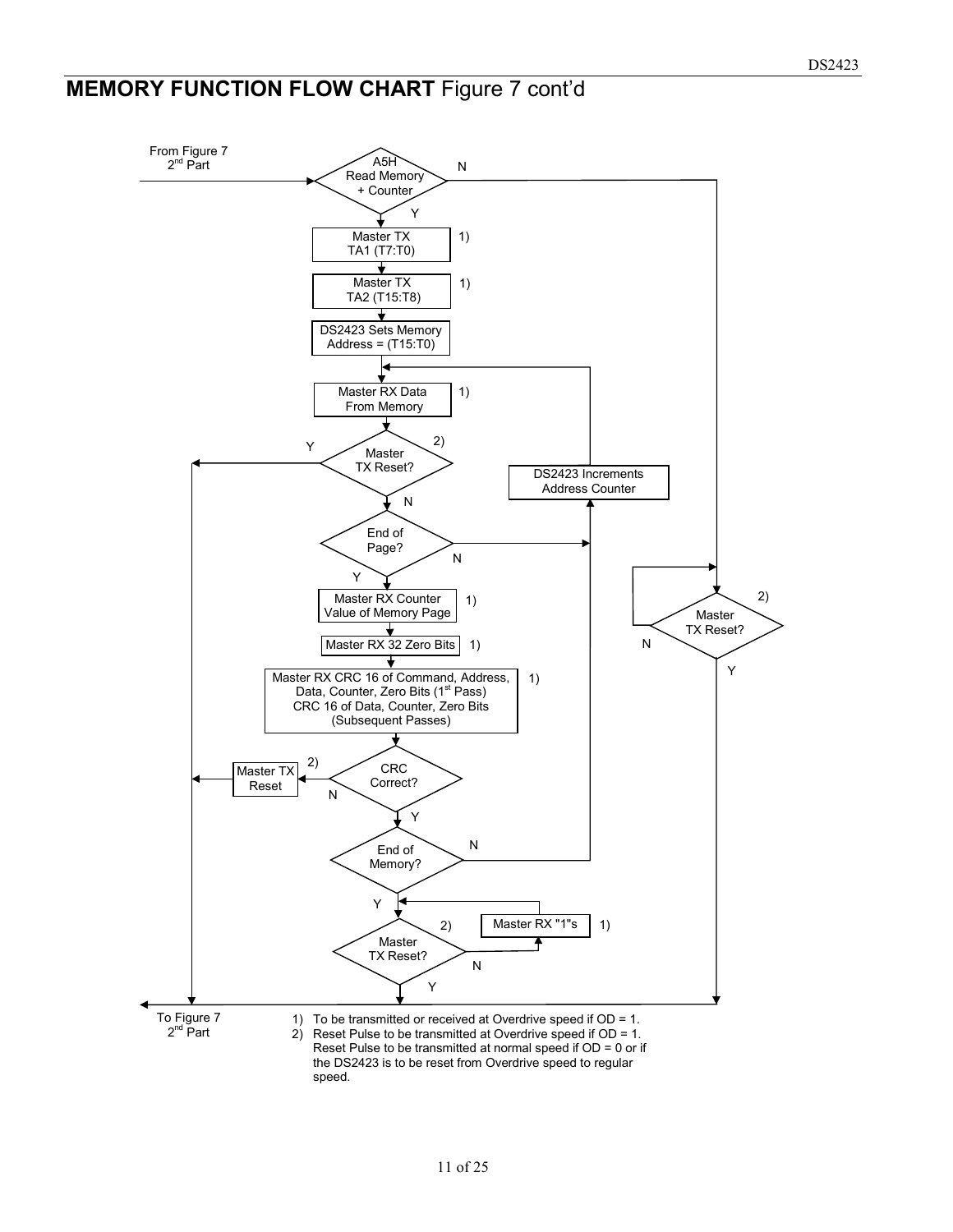# **MEMORY FUNCTION EXAMPLE**

Example: Write two data bytes to memory location 0026 and 0027. Read entire memory.

| <b>MASTER MODE</b> | <b>DATA (LSB FIRST)</b> | <b>COMMENTS</b>                              |  |  |  |
|--------------------|-------------------------|----------------------------------------------|--|--|--|
| <b>TX</b>          | Reset                   | Reset pulse $(480-960 \,\mu s)$              |  |  |  |
| RX                 | Presence                | Presence pulse                               |  |  |  |
| <b>TX</b>          | CCh                     | Issue "skip ROM" command                     |  |  |  |
| <b>TX</b>          | 0Fh                     | Issue "write scratchpad" command             |  |  |  |
| <b>TX</b>          | 26h                     | TA1, beginning offset=26h                    |  |  |  |
| <b>TX</b>          | 00 <sub>h</sub>         | TA2, address=0026h                           |  |  |  |
| <b>TX</b>          | $<$ 2 data bytes $>$    | Write 2 bytes of data to scratchpad          |  |  |  |
| <b>TX</b>          | Reset                   | Reset pulse                                  |  |  |  |
| <b>RX</b>          | Presence                | Presence pulse                               |  |  |  |
| <b>TX</b>          | CCh                     | Issue "skip ROM" command                     |  |  |  |
| <b>TX</b>          | AAh                     | Issue "read scratchpad" command              |  |  |  |
| RX                 | 26h                     | Read TA1, beginning offset=26h               |  |  |  |
| <b>RX</b>          | 00h                     | Read TA2, address=0026h                      |  |  |  |
| <b>RX</b>          | 07h                     | Read E/S, ending offset=7h, flags=0h         |  |  |  |
| RX                 | <2 data bytes>          | Read scratchpad data and verify              |  |  |  |
| <b>TX</b>          | Reset                   | Reset pulse                                  |  |  |  |
| <b>RX</b>          | Presence                | Presence pulse                               |  |  |  |
| <b>TX</b>          | CCh                     | Issue "skip ROM" command                     |  |  |  |
| <b>TX</b>          | 5Ah                     | Issue "copy scratchpad" command              |  |  |  |
| <b>TX</b>          | 26h                     | TA1                                          |  |  |  |
| <b>TX</b>          | 00h                     | TA <sub>2</sub><br><b>AUTHORIZATION CODE</b> |  |  |  |
| <b>TX</b>          | 07h                     | E/S                                          |  |  |  |
| <b>TX</b>          | Reset                   | Reset pulse                                  |  |  |  |
| <b>RX</b>          | Presence                | Presence pulse                               |  |  |  |
| <b>TX</b>          | CCh                     | Issue "skip ROM" command                     |  |  |  |
| <b>TX</b>          | F <sub>0</sub> h        | Issue "read memory" command                  |  |  |  |
| <b>TX</b>          | 00h                     | TA1, beginning offset=0                      |  |  |  |
| <b>TX</b>          | 00h                     | TA2, address=0000h                           |  |  |  |
| <b>RX</b>          | $<$ 512 bytes $>$       | Read entire memory                           |  |  |  |
| <b>TX</b>          | Reset                   | Reset pulse                                  |  |  |  |
| <b>RX</b>          | Presence                | Presence pulse, done                         |  |  |  |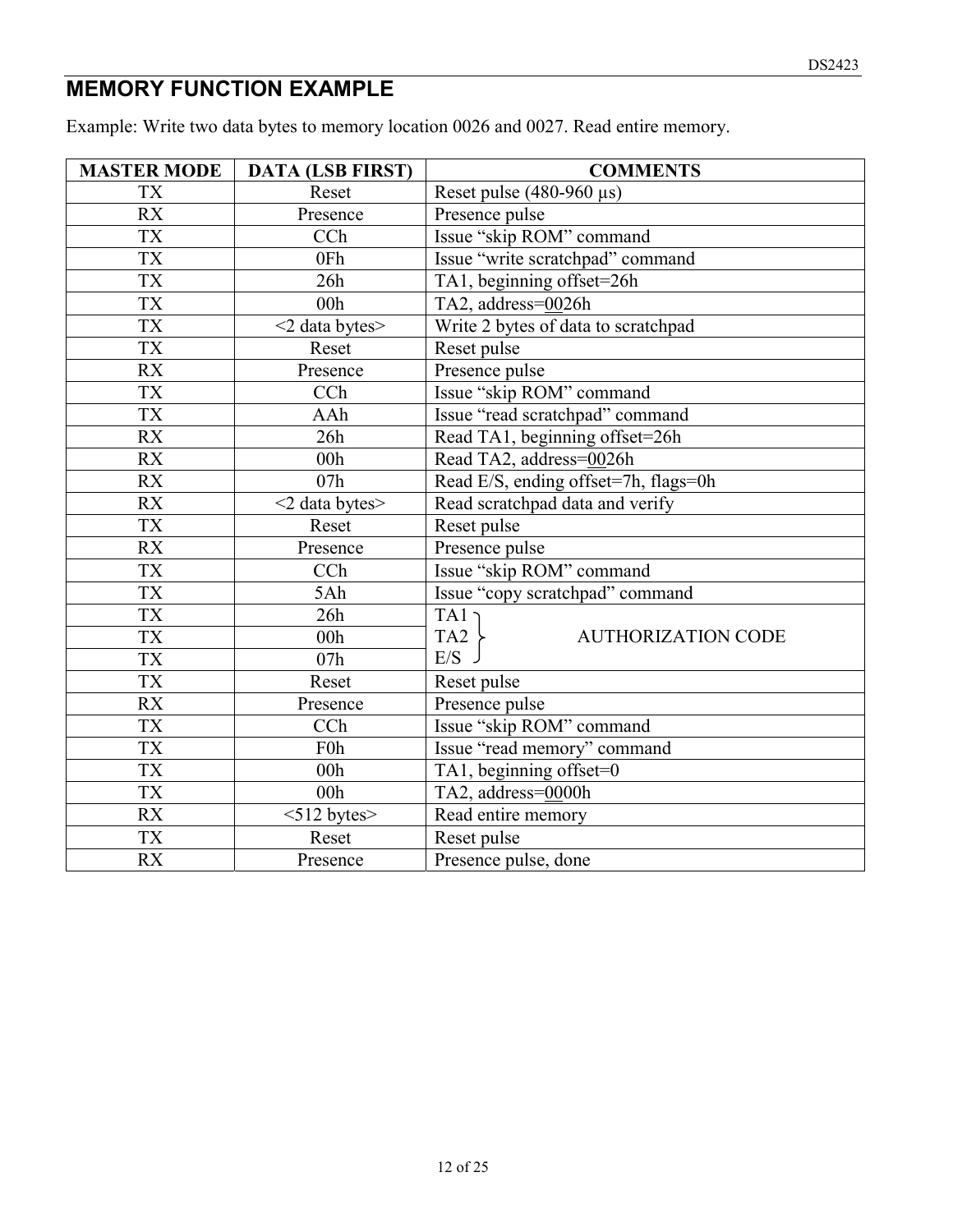# **MEMORY FUNCTION EXAMPLE**

Read page 14 and counts of Input A. Rewrite page 14 with 32 bytes. Read Memory + Counter, Write Scratchpad, Copy Scratchpad.

| <b>MASTER MODE</b> | <b>DATA (LSB FIRST)</b> | <b>COMMENTS</b>                              |
|--------------------|-------------------------|----------------------------------------------|
| <b>TX</b>          | Reset                   | Reset pulse $(480-960 \,\mu s)$              |
| RX                 | Presence                | Presence pulse                               |
| <b>TX</b>          | CCh                     | Issue "skip ROM" command                     |
| <b>TX</b>          | A5h                     | Issue "read memory + counter" command        |
| <b>TX</b>          | C <sub>0</sub>          | TA1, beginning offset=C0h                    |
| <b>TX</b>          | 01 <sub>h</sub>         | TA2, address=01C0h                           |
| RX                 | <32 data bytes>         | Read 32 bytes of data                        |
| <b>RX</b>          | <4 data bytes>          | Read Counts of Input A                       |
| RX                 | <4 data bytes>          | Read 32 Zero Bits                            |
| <b>RX</b>          | $<$ 2 data bytes $>$    | Read (inverted) CRC16                        |
| <b>TX</b>          | Reset                   | Reset pulse                                  |
| <b>RX</b>          | Presence                | Presence pulse                               |
| TX                 | CCh                     | Issue "skip ROM" command                     |
| <b>TX</b>          | 0Fh                     | Issue "write scratchpad" command             |
| <b>TX</b>          | C <sub>0</sub>          | TA1, beginning offset=C0h                    |
| <b>TX</b>          | 01h                     | TA2, address=01C0h                           |
| <b>TX</b>          | <32 data bytes>         | Read 32 bytes of data to scratchpad          |
| <b>RX</b>          | $<$ 2 data bytes $>$    | Read (inverted) CRC16                        |
| <b>TX</b>          | Reset                   | Reset pulse                                  |
| <b>RX</b>          | Presence                | Presence pulse                               |
| <b>TX</b>          | CCh                     | Issue "skip ROM" command                     |
| <b>TX</b>          | 5Ah                     | Issue "copy scratchpad" command              |
| <b>TX</b>          | C <sub>0</sub> h        | TA1                                          |
| <b>TX</b>          | 01 <sub>h</sub>         | TA <sub>2</sub><br><b>AUTHORIZATION CODE</b> |
| <b>TX</b>          | 1Fh                     | E/S                                          |
| <b>RX</b>          | <1 data byte>           | Read Copy Scratchpad response                |
| <b>TX</b>          | Reset                   | Reset pulse                                  |
| <b>RX</b>          | Presence                | Presence pulse, done                         |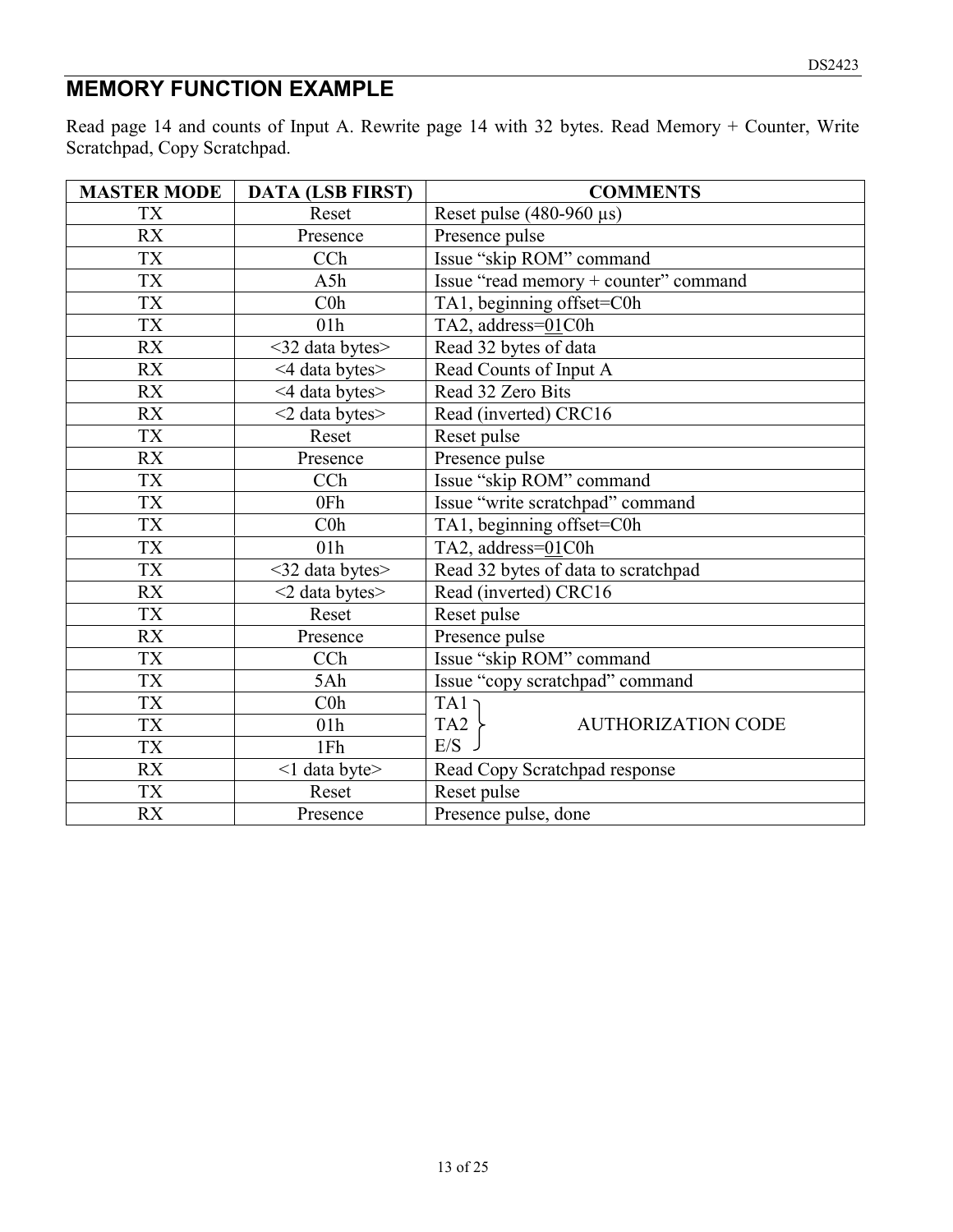#### **HARDWARE CONFIGURATION** Figure 8



Note: Depending on the 1-Wire communication speed and the bus load characteristics, the optimal pullup resistor ( $R_{PI}$ ) value will be in the 1.5k $\Omega$  to 5k $\Omega$  range.

#### **1-WIRE BUS SYSTEM**

The 1-Wire bus is a system which has a single bus master and one or more slaves. In all instances the DS2423 is a slave device. The bus master is typically a microcontroller. The discussion of this bus system is broken down into three topics: hardware configuration, transaction sequence, and 1-Wire signaling (signal types and timing). A 1-Wire protocol defines bus transactions in terms of the bus state during specific time slots that are initiated on the falling edge of sync pulses from the bus master. For a more detailed protocol description, refer to Chapter 4 of the *Book of DS19xx iButton Standards*.

#### **HARDWARE CONFIGURATION**

The 1-Wire bus has only a single line by definition; it is important that each device on the bus be able to drive it at the appropriate time. To facilitate this, each device attached to the 1-Wire bus must have opendrain or 3-state outputs. The 1-Wire port of the DS2423 is open drain with an internal circuit equivalent to that shown in Figure 8. A multidrop bus consists of a 1-Wire bus with multiple slaves attached. At regular speed the 1-Wire bus has a maximum data rate of 16.3kbits per second. The speed can be boosted to 142kbits per second by activating the Overdrive mode. The 1-Wire bus requires a pullup resistor of approximately 5kΩ. The 1-Wire bus requires a pullup resistor range of 1.5kΩ to 5kΩ, depending on the bus load characteristics.

The idle state for the 1-Wire bus is high. If for any reason a transaction needs to be suspended, the bus MUST be left in the idle state if the transaction is to resume. If this does not occur and the bus is left low for more than 16µs (Overdrive speed) or more than 120µs (regular speed), one or more devices on the bus may be reset.

#### **TRANSACTION SEQUENCE**

The protocol for accessing the DS2423 via the 1-Wire port is as follows:

- **Initialization**
- ROM Function Command
- Memory Function Command
- Transaction/Data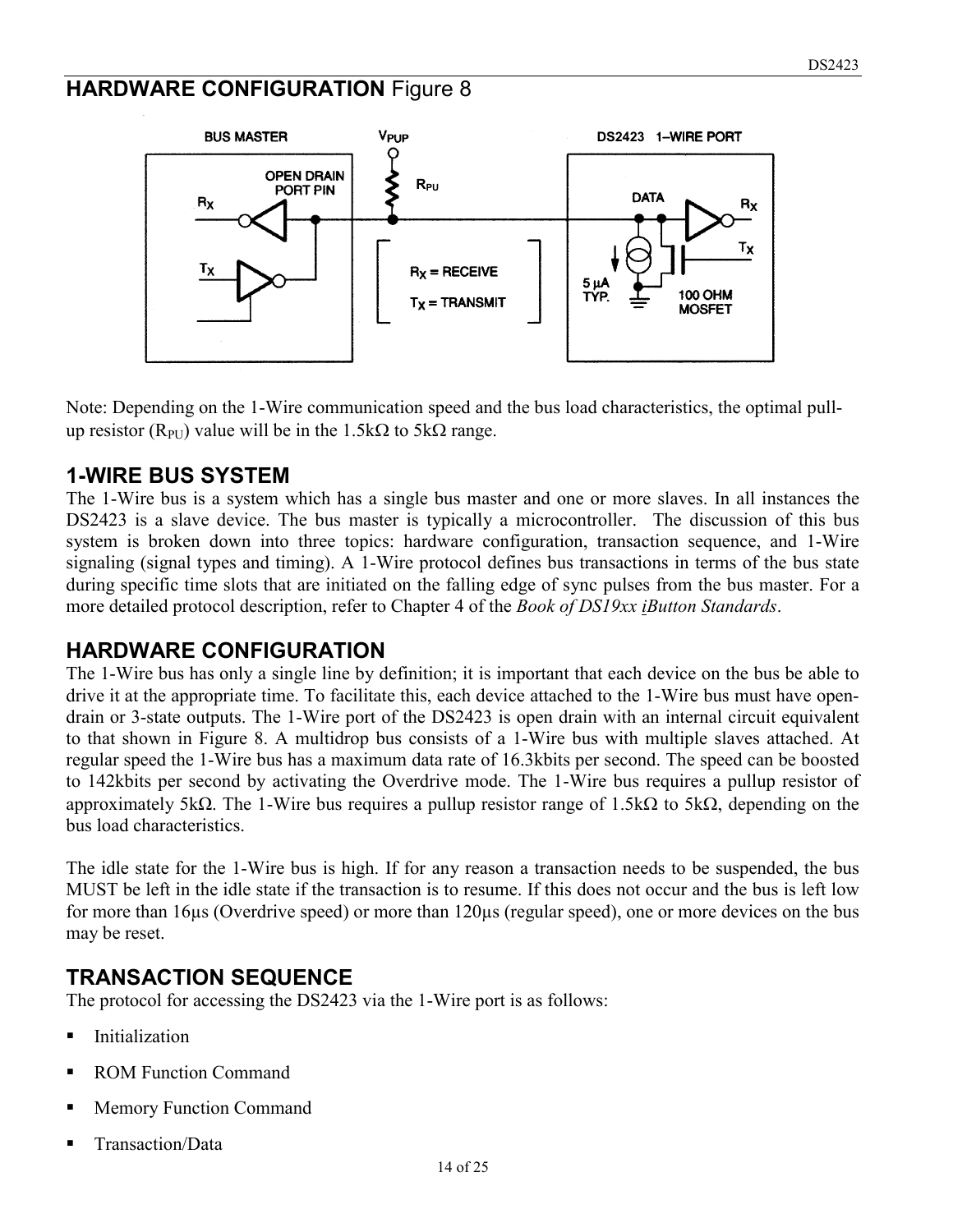#### **INITIALIZATION**

All transactions on the 1-Wire bus begin with an initialization sequence. The initialization sequence consists of a Reset Pulse transmitted by the bus master followed by Presence Pulse(s) transmitted by the slave(s).

The Presence Pulse lets the bus master know that the DS2423 is on the bus and is ready to operate. For more details, see the 1-Wire Signaling section.

#### **ROM FUNCTION COMMANDS**

Once the bus master has detected a presence, it can issue one of the six ROM function commands. All ROM function commands are 8 bits long. A list of these commands follows (refer to flowchart in Figure 9):

#### **Read ROM [33H]**

This command allows the bus master to read the DS2423's 8-bit family code, unique 48-bit serial number, and 8-bit CRC. This command can only be used if there is a single DS2423 on the bus. If more than one slave is present on the bus, a data collision will occur when all slaves try to transmit at the same time (open drain will produce a wired-AND result). The resultant family code and 48-bit serial number will result in a mismatch of the CRC.

#### **Match ROM [55H]**

The match ROM command, followed by a 64-bit ROM sequence, allows the bus master to address a specific DS2423 on a multidrop bus. Only the DS2423 that exactly matches the 64-bit ROM sequence will respond to the following memory function command. All slaves that do not match the 64-bit ROM sequence will wait for a Reset Pulse. This command can be used with a single or multiple devices on the bus.

#### **Skip ROM [CCH]**

This command can save time in a single-drop bus system by allowing the bus master to access the memory functions without providing the 64-bit ROM code. If more than one slave is present on the bus and a read command is issued following the Skip ROM command, data collision will occur on the bus as multiple slaves transmit simultaneously (open drain pulldowns will produce a wired-AND result).

#### **Search ROM [F0H]**

When a system is initially brought up, the bus master might not know the number of devices on the 1- Wire bus or their 64-bit ROM codes. The search ROM command allows the bus master to use a process of elimination to identify the 64-bit ROM codes of all slave devices on the bus. The search ROM process is the repetition of a simple, three-step routine: read a bit, read the complement of the bit, then write the desired value of that bit. The bus master performs this simple, three-step routine on each bit of the ROM. After one complete pass, the bus master knows the contents of the ROM in one device. The remaining number of devices and their ROM codes may be identified by additional passes. See Chapter 5 of the *Book of DS19xx iButton Standards* for a comprehensive discussion of a search ROM, including an actual example.

#### **Overdrive Skip ROM [3CH]**

On a single-drop bus this command can save time by allowing the bus master to access the memory functions without providing the 64-bit ROM code. Unlike the normal Skip ROM command the Overdrive Skip ROM sets the DS2423 in the Overdrive mode (OD = 1). All communication following this command has to occur at Overdrive speed until a Reset Pulse of minimum 480µs duration resets all devices on the bus to regular speed  $(OD = 0)$ .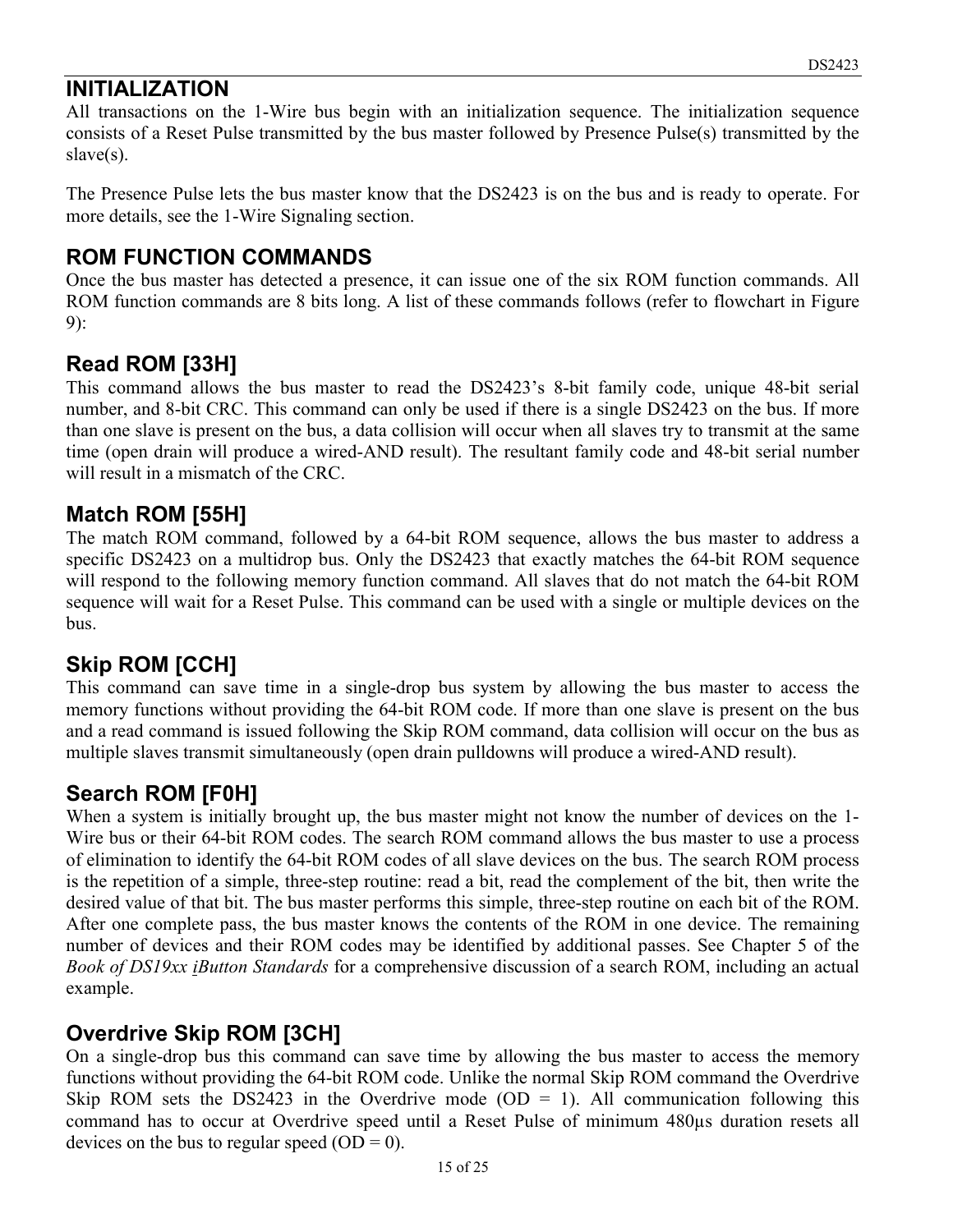When issued on a multidrop bus this command will set all Overdrive-supporting devices into Overdrive mode. To subsequently address a specific Overdrive-supporting device, a Reset Pulse at Overdrive speed has to be issued followed by a Match ROM or Search ROM command sequence. This will speed up the time for the search process. If more than one slave supporting Overdrive is present on the bus and the Overdrive Skip ROM command is followed by a read command, data collision will occur on the bus as multiple slaves transmit simultaneously (open drain pulldowns will produce a wired-AND result).

#### **Overdrive Match ROM [69H]**

The Overdrive Match ROM command, followed by a 64-bit ROM sequence transmitted at Overdrive speed, allows the bus master to address a specific DS2423 on a multidrop bus and to simultaneously set it in Overdrive mode. Only the DS2423 that exactly matches the 64-bit ROM sequence will respond to the subsequent memory function command. Slaves already in Overdrive mode from a previous Overdrive Skip or Match command will remain in Overdrive mode. All other slaves that do not match the 64-bit ROM sequence or do not support Overdrive will return to or remain at regular speed and wait for a Reset Pulse of minimum 480 µs duration. The Overdrive Match ROM command can be used with a single or multiple devices on the bus.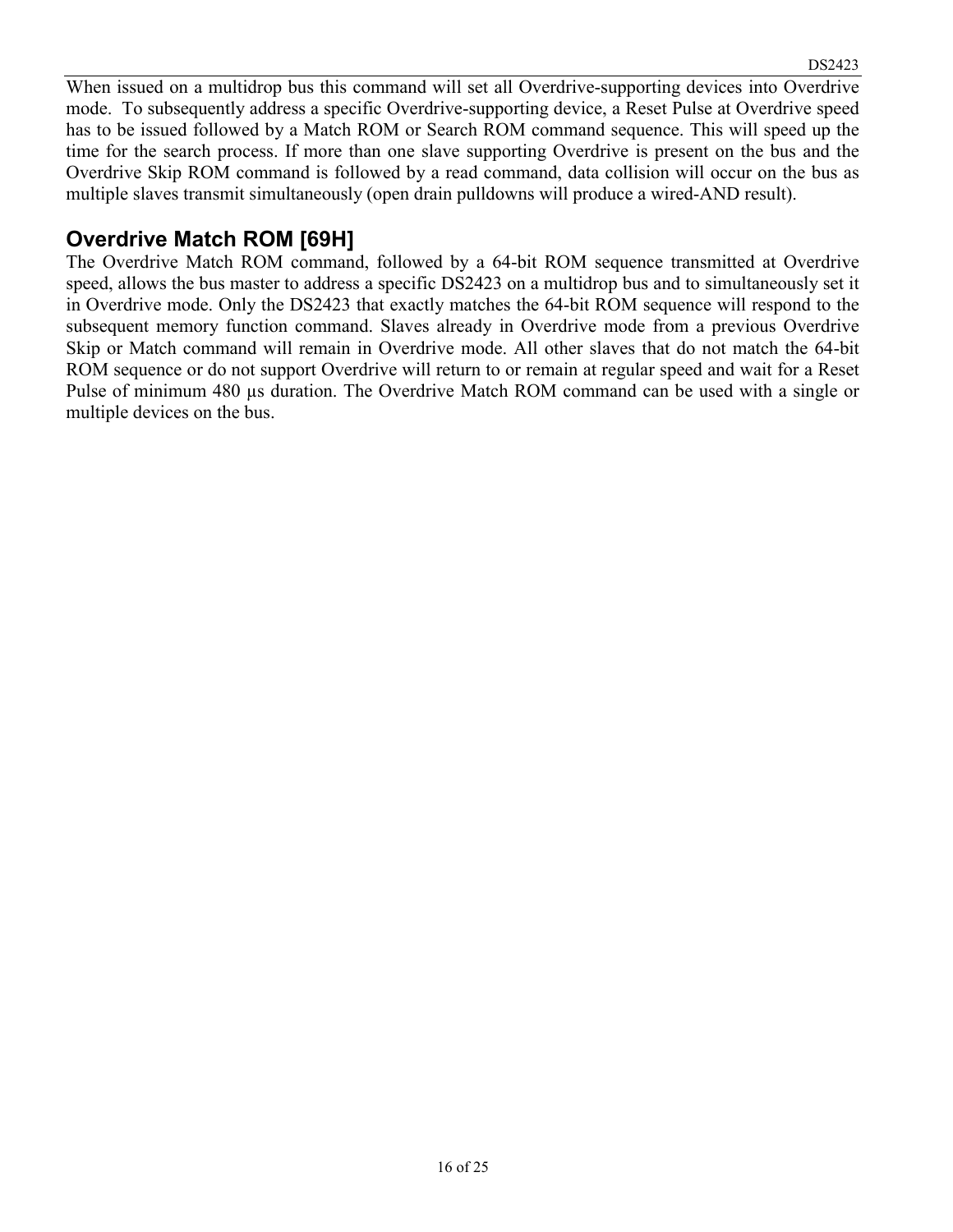# **ROM FUNCTIONS FLOW CHART** Figure 9 (First Part)

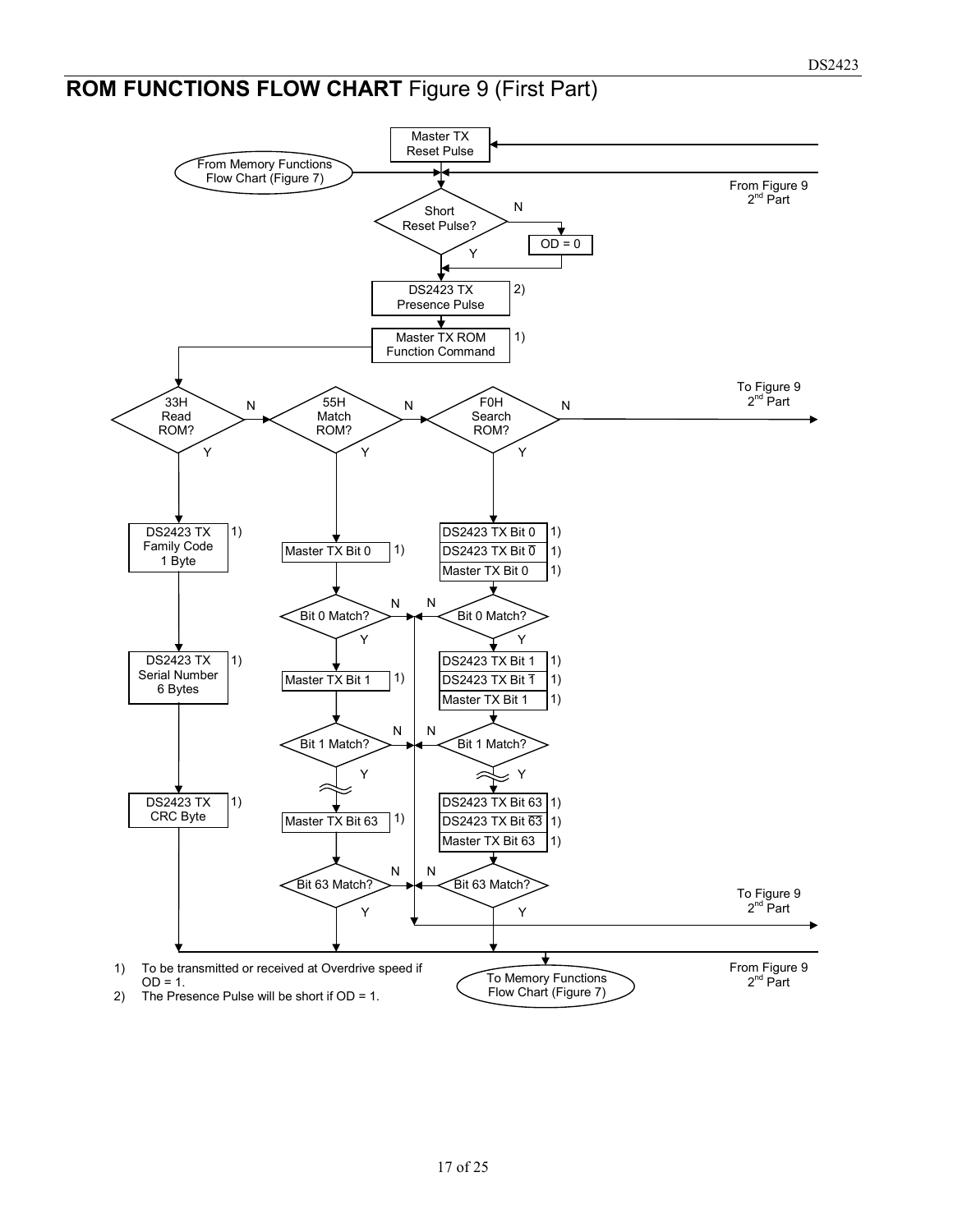# **ROM FUNCTIONS FLOW CHART** Figure 9 cont'd

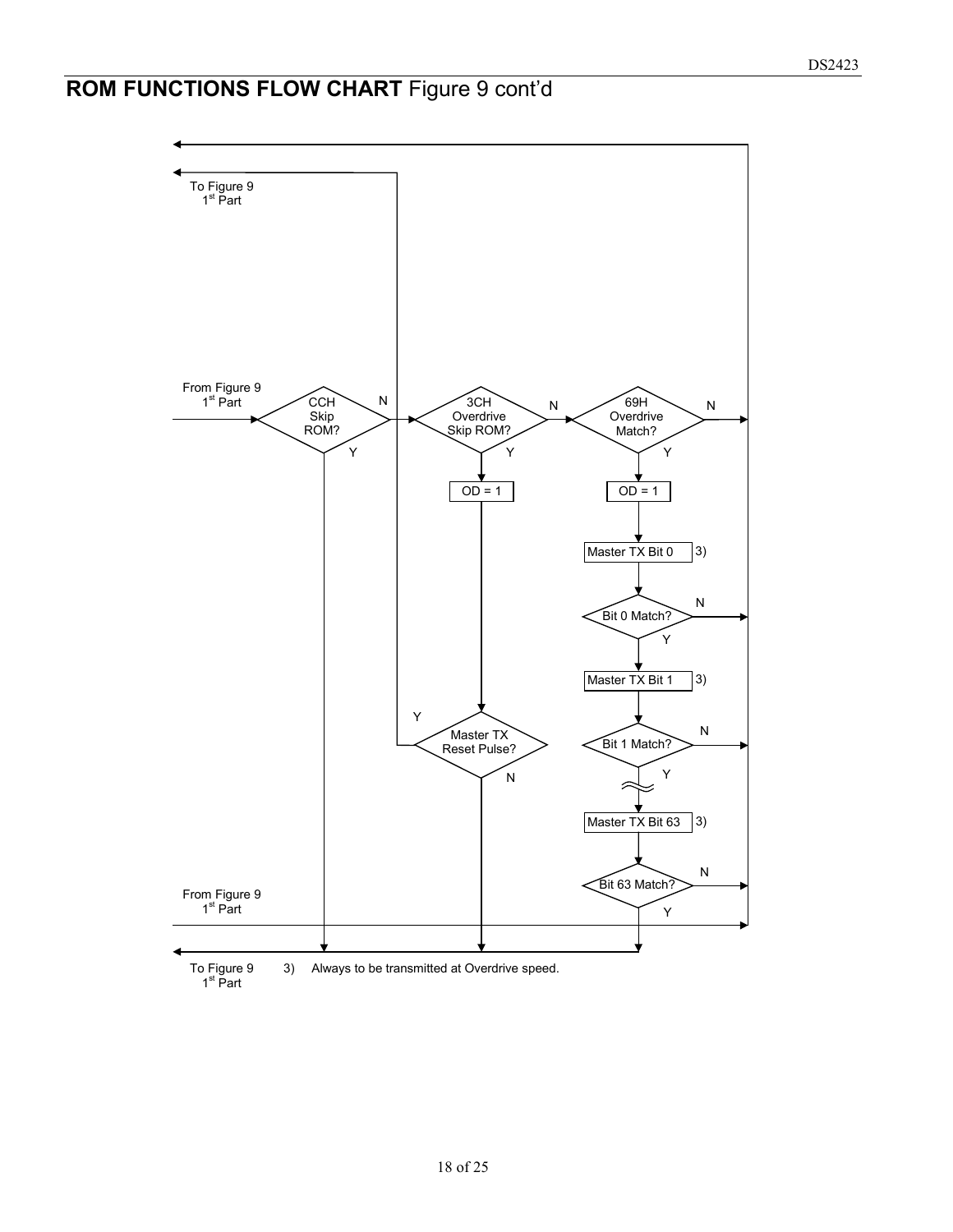#### **1-WIRE SIGNALING**

The DS2423 requires strict protocols to ensure data integrity. The protocol consists of four types of signaling on one line: Reset Sequence with Reset Pulse and Presence Pulse, Write 0, Write 1 and Read Data. The bus master initiates all these signals except Presence Pulse. The DS2423 can communicate at two different speeds, regular speed and Overdrive speed. If not explicitly set into the Overdrive mode, the DS2423 will communicate at regular speed. While in Overdrive mode the fast timing applies to all waveforms.

The initialization sequence required to begin any communication with the DS2423 is shown in Figure 10. A Reset Pulse followed by a Presence Pulse indicates the DS2423 is ready to send or receive data given the correct ROM command and memory function command. The bus master transmits (TX) a Reset Pulse ( $t_{RSTL}$ , minimum 480 µs at regular speed, 48 µs at Overdrive speed). The bus master then releases the line and goes into receive mode (RX). The 1-Wire bus is pulled to a high state via the pullup resistor. After detecting the rising edge on the data pin, the DS2423 waits ( $t_{\text{PDH}}$ , 15-60 $\mu$ s at regular speed, 2-6 $\mu$ s at Overdrive speed) and then transmits the Presence Pulse ( $t_{PDL}$ , 60-240 $\mu$ s at regular speed, 8-24 $\mu$ s at Overdrive speed).

A Reset Pulse of 480µs or longer will exit the Overdrive mode returning the device to regular speed. If the DS2423 is in Overdrive mode and the Reset Pulse is no longer than 80µs the device will remain in Overdrive mode.

#### **Read/Write Time Slots**

The definitions of write and read time slots are illustrated in Figure 11. All time slots are initiated by the master driving the data line low. The falling edge of the data line synchronizes the DS2423 to the master by triggering a delay circuit in the DS2423. During write time slots, the delay circuit determines when the DS2423 will sample the data line. For a read data time slot, if a "0" is to be transmitted, the delay circuit determines how long the DS2423 will hold the data line low overriding the 1 generated by the master. If the data bit is a "1", the device will leave the read data time slot unchanged.

#### **INITIALIZATION PROCEDURE "RESET AND PRESENCE PULSES"** Figure 10



\*IN ORDER NOT TO MASK INTERRUPT SIGNALING BY OTHER DEVICES ON THE 1-WIRE BUS, t<sub>rstl</sub> +t<sub>r</sub> SHOULD ALWAYS BE LESS THAN 960 µs \*\*INCLUDES RECOVERY TIME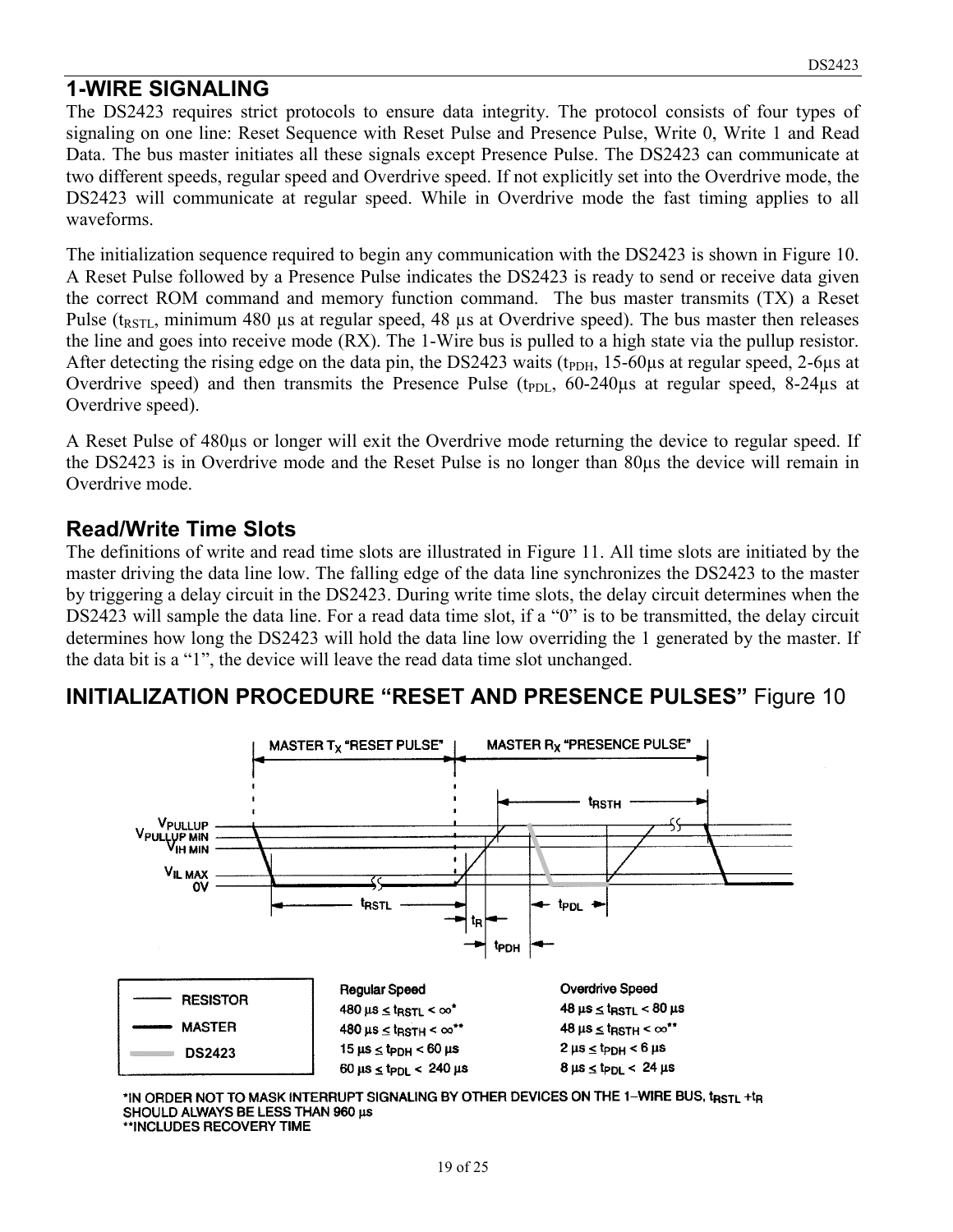# **READ/WRITE TIMING DIAGRAM** Figure 11



#### **Write-One Time Slot**

#### **Write-Zero Time Slot**

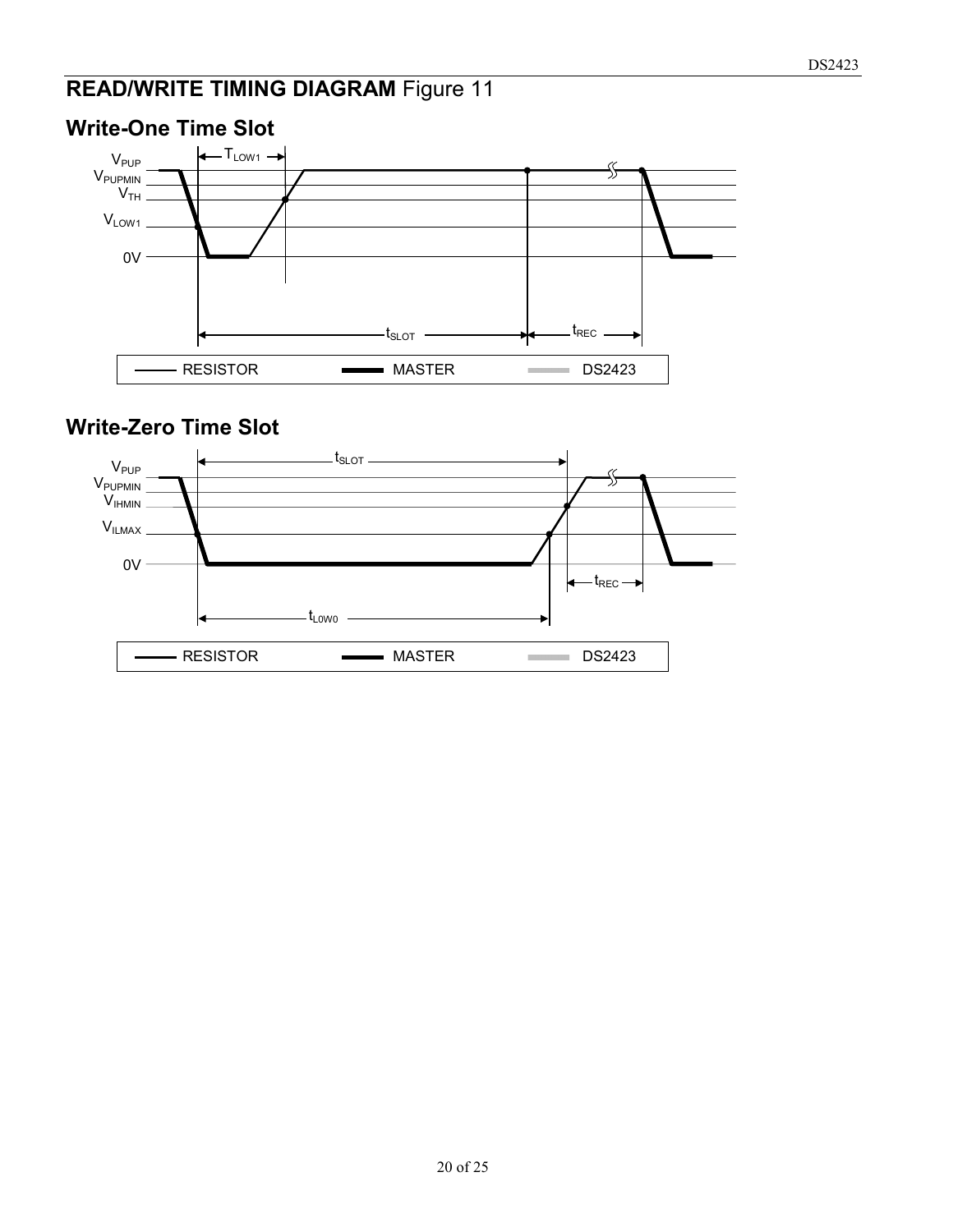#### **Read-Data Time Slot**



#### **CRC GENERATION**

With the DS2423 there are two different types of CRCs (Cyclic Redundancy Checks). One CRC is an 8 bit type and is stored in the most significant byte of the 64-bit ROM. The bus master can compute a CRC value from the first 56 bits of the 64-bit ROM and compare it to the value stored within the DS2423 to determine if the ROM data has been received error-free by the bus master. The equivalent polynomial function of this CRC is:  $X^8 + X^5 + X^4 + 1$ . This 8-bit CRC is received in the true (non-inverted) form when reading the ROM of the DS2423. It is computed at the factory and lasered into the ROM.

The other CRC is a 16-bit type, generated according to the standardized CRC16-polynomial function  $x^{16}$  $+x^{15} + x^2 + 1$ . This CRC is used for error detection when reading Data Memory using the Read Memory + Counter command and for fast verification of a data transfer when writing to the scratchpad. It is the same type of CRC as is used with NV RAM based iButtons for error detection within the iButton Extended File Structure. In contrast to the 8-bit CRC, the 16-bit CRC is always returned or sent in the complemented (inverted) form. A CRC-generator inside the DS2423 chip (Figure 12) will calculate a new 16-bit CRC as shown in the command flow chart of Figure 7. The bus master compares the CRC value read from the device to the one it calculates from the data and decides whether to continue with an operation or re-read the portion of the data with the CRC error.

With the initial pass through the Read Memory + Counter flow chart the 16-bit CRC value is the result of shifting the command byte into the cleared CRC generator, followed by the two address bytes, data bytes, value of the counter associated with the page and zero bits. Subsequent passes through the Read Memory + Counter flow chart will generate a 16-bit CRC that is the result of clearing the CRC generator and then shifting in the data bytes, the value of the counter and the zero bits.

With the Write Scratchpad command the CRC is generated by first clearing the CRC generator and then shifting in the command code, the Target Addresses TA1 and TA2 and all the data bytes. The DS2423 will transmit this CRC only if the data bytes written to the scratchpad include scratchpad ending offset 11111b. The data may start at any location within the scratchpad.

For more details on generating CRC values including example implementations in both hardware and software, see the *Book of DS19xx iButton Standards*.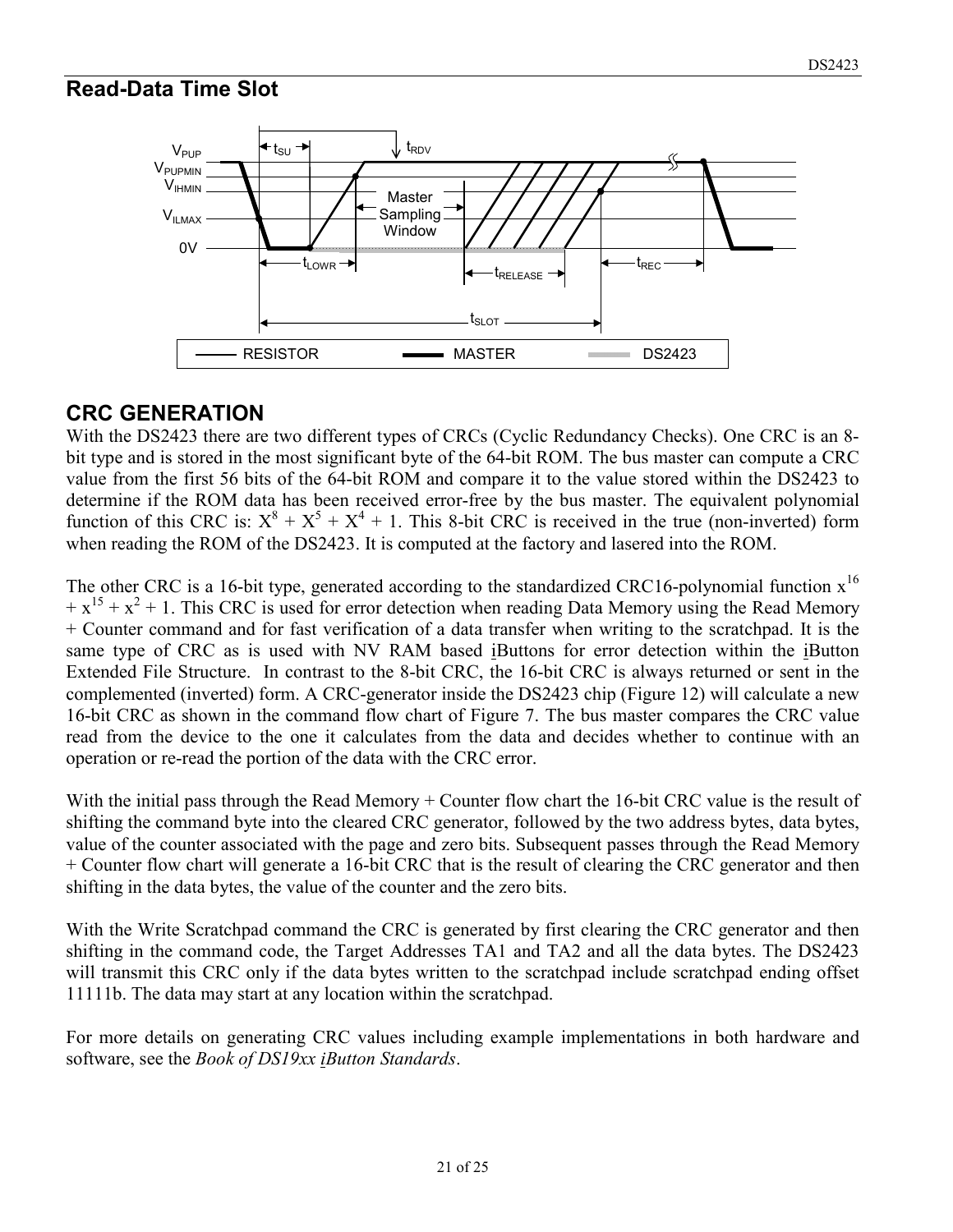# **CRC-16 HARDWARE DESCRIPTION AND POLYNOMIAL** Figure 12

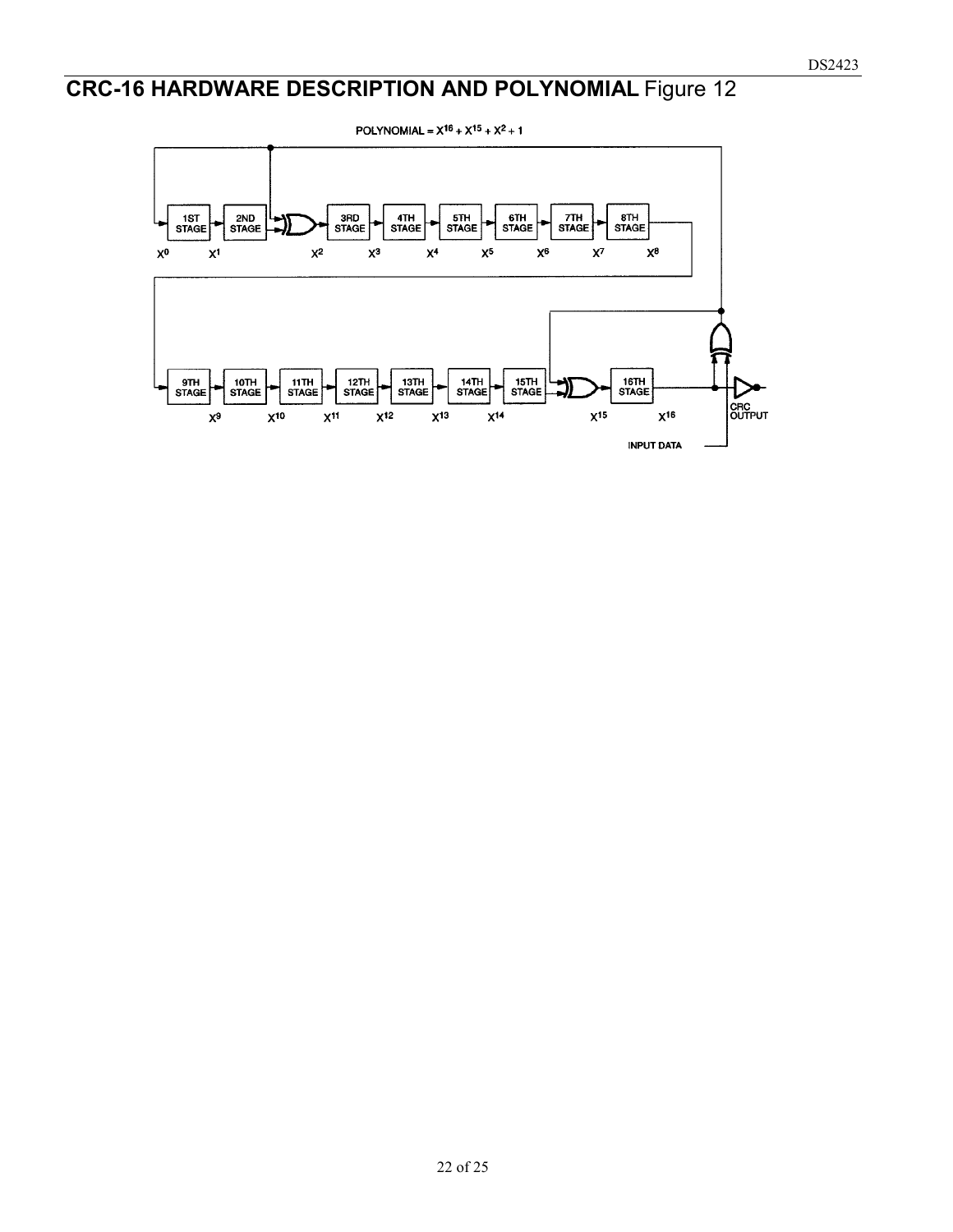#### **ABSOLUTE MAXIMUM RATINGS\***

Voltage on Any Pin Relative to Ground  $-0.5V$  to  $+7.0V$ Operating Temperature Range  $-40^{\circ}$ C to  $+85^{\circ}$ C Storage Temperature Range<br>
Soldering Temperature<br>
See J-STD-020A

See J-STD-020A Specifications

\* This is a stress rating only and functional operation of the device at these or any other conditions above those indicated in the operation sections of this specification is not implied. Exposure to absolute maximum rating conditions for extended periods of time may affect reliability.

#### **DC CHARACTERISTICS** (V<sub>PUP</sub> = 2.8V to 6.0V; V<sub>BAT</sub> = 2.8 to 5.5V:-40°C to +85°C)

| . .<br><b>PARAMETER</b>     | <b>SYMBOL</b> | - - - -<br><b>MIN</b> | <b>TYP</b>    | <b>MAX</b> | <b>UNITS</b> | <b>NOTES</b> |
|-----------------------------|---------------|-----------------------|---------------|------------|--------------|--------------|
| Logic 1                     | $\rm V_{IH}$  | 2.2                   |               |            |              | 1,8          |
| Logic $0$                   | $\rm V_{II}$  | $-0.3$                |               | $+0.8$     |              |              |
| Output Logic Low $(a)$ 4 mA | $V_{OL}$      |                       |               | 0.4        |              |              |
| Output Logic High           | $\rm V_{OH}$  |                       | $\rm V_{PUP}$ | 6.0        |              |              |
| <b>Input Load Current</b>   |               |                       |               |            | иA           |              |
| <b>Standby Current</b>      | <b>IBATS</b>  |                       |               | 200        | nA           |              |
| I/O Operate Charge          | Qвато         |                       |               | 200        | nC           | 12, 16       |

| <b>CAPACITANCE</b> |               |            |     |            |    | (t <sub>^</sub> = 25°C) |
|--------------------|---------------|------------|-----|------------|----|-------------------------|
| <b>PARAMETER</b>   | <b>SYMBOL</b> | <b>MIN</b> | TVP | <b>MAX</b> |    | <b>NOTES</b>            |
| $I/O$ (1-Wire)     | $\sim$ IN/OUT |            | 00  | 800        | υł | 10                      |

#### **COUNTER INPUT CHARACTERISTICS**

| (V <sub>PUP</sub> = 2.8V to 6.0V; V <sub>BAT</sub> = 2.8 to 5.5V;-40°C to +85°C) |                   |                |                            |                     |              |              |  |
|----------------------------------------------------------------------------------|-------------------|----------------|----------------------------|---------------------|--------------|--------------|--|
| <b>PARAMETER</b>                                                                 | <b>SYMBOL</b>     | <b>MIN</b>     | <b>TYP</b>                 | <b>MAX</b>          | <b>UNITS</b> | <b>NOTES</b> |  |
| <b>Trip Point</b>                                                                | $\rm V_{TRIP}$    |                | $\frac{1}{2}$<br>$V_{BAT}$ |                     |              |              |  |
| Logic 1                                                                          | $\rm V_{\rm INH}$ | $\rm V_{TRIP}$ |                            | $V_{BAT}$<br>$+0.3$ | V            | 1, 10        |  |
| Logic $0$                                                                        | $\rm V_{\rm INL}$ | $-0.3$         |                            | $\rm V_{TRIP}$      |              |              |  |
| <b>Internal Pullup Resistor</b>                                                  | $R_{PI}$          |                | 28                         |                     | Mc           | 11, 16       |  |
| Debounce Time                                                                    | T <sub>DEB</sub>  | 170            | 290                        | 460                 | us           | 13           |  |
| Pulse Width (Active Low)                                                         | T <sub>PW</sub>   |                |                            |                     | us           | 16           |  |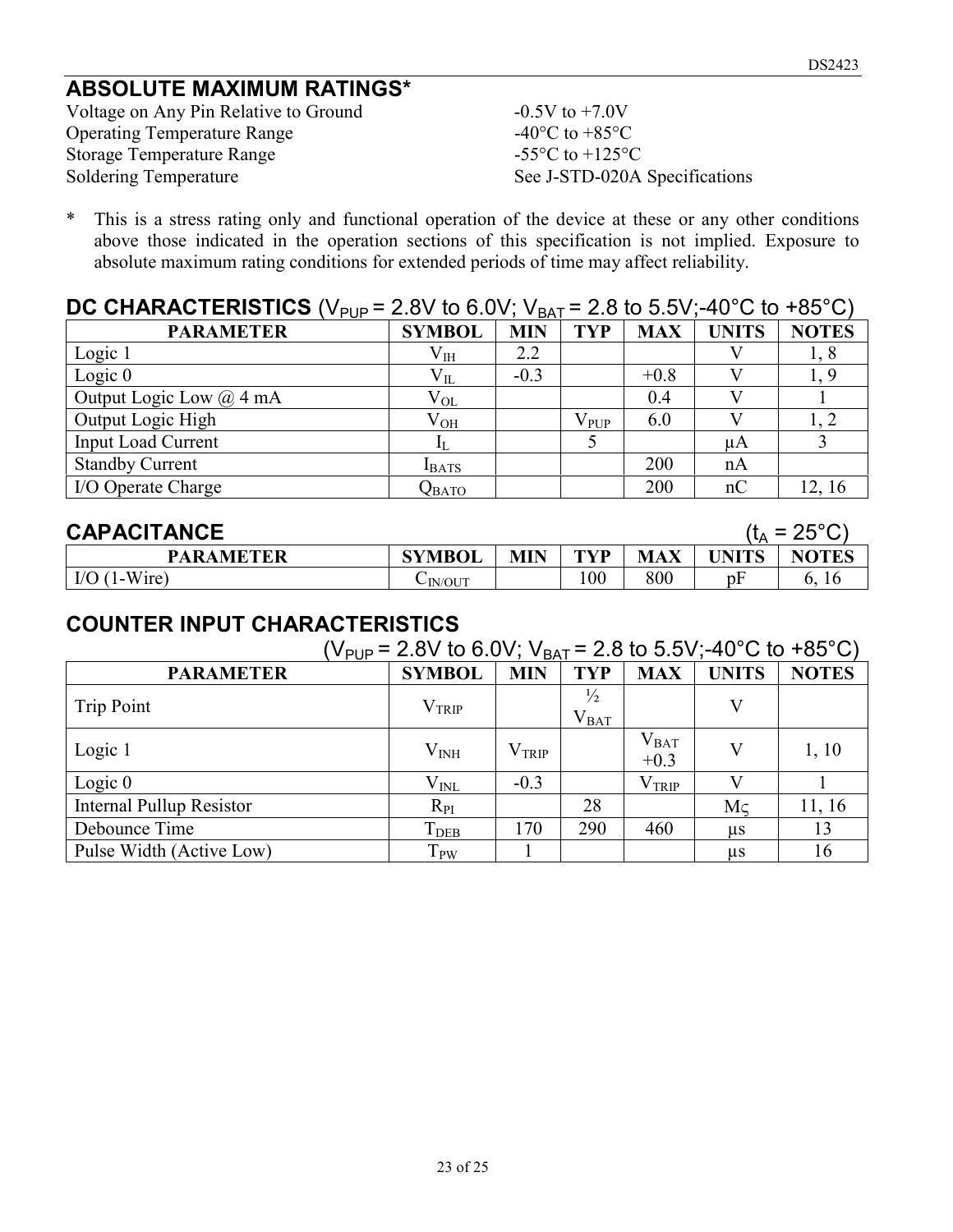#### **AC CHARACTERISTICS REGULAR SPEED**

| (V <sub>PUP</sub> = 2.8V to 6.0V; V <sub>BAT</sub> = 2.8 to 5.5V;-40°C to +85°C) |                        |            |            |            |              |                |  |
|----------------------------------------------------------------------------------|------------------------|------------|------------|------------|--------------|----------------|--|
| <b>PARAMETER</b>                                                                 | <b>SYMBOL</b>          | <b>MIN</b> | <b>TYP</b> | <b>MAX</b> | <b>UNITS</b> | <b>NOTES</b>   |  |
| Time Slot                                                                        | $t_{SLOT}$             | 60         |            | 120        | $\mu$ s      |                |  |
| Write 1 Low Time                                                                 | $t_{LOW1}$             |            |            | 15         | $\mu$ s      | 15             |  |
| Write 0 Low Time                                                                 | $t_{LOW0}$             | 60         |            | 120        | $\mu$ s      |                |  |
| Read Low Time                                                                    | $t_{LOWR}$             |            |            | 15         | $\mu$ s      | 15             |  |
| Read Data Valid                                                                  | $t_{\rm RDV}$          |            | 15         |            | $\mu$ s      | 14, 16         |  |
| Release Time                                                                     | <i><b>TRELEASE</b></i> | 0          | 15         | 45         | $\mu$ s      |                |  |
| Read Data Setup                                                                  | $t_{\rm SU}$           |            |            |            | us           | 5              |  |
| Recovery Time                                                                    | $t_{REC}$              |            |            |            | $\mu$ s      |                |  |
| Reset Time High                                                                  | $t_{\rm RSTH}$         | 480        |            |            | $\mu$ s      | $\overline{4}$ |  |
| Reset Time Low                                                                   | $t_{\text{RSTL}}$      | 480        |            | 960        | $\mu$ s      | 7              |  |
| Presence Detect High                                                             | $t_{\rm{PDH}}$         | 15         |            | 60         | $\mu$ s      |                |  |
| Presence Detect Low                                                              | $t_{PDL}$              | 60         |            | 240        | $\mu$ s      |                |  |

# **AC CHARACTERISTICS OVERDRIVE SPEED**

| (V <sub>PUP</sub> = 2.8V to 6.0V; V <sub>BAT</sub> = 2.8 to 5.5V;-40°C to +85°C) |                        |            |                |            |              |                |  |
|----------------------------------------------------------------------------------|------------------------|------------|----------------|------------|--------------|----------------|--|
| <b>PARAMETER</b>                                                                 | <b>SYMBOL</b>          | <b>MIN</b> | <b>TYP</b>     | <b>MAX</b> | <b>UNITS</b> | <b>NOTES</b>   |  |
| Time Slot                                                                        | $t_{\rm SLOT}$         | b          |                | 16         | $\mu$ s      |                |  |
| Write 1 Low Time                                                                 | $t_{LOW1}$             |            |                | 2          | $\mu$ s      | 15             |  |
| Write 0 Low Time                                                                 | $t_{LOW0}$             | 6          |                | 16         | $\mu$ s      |                |  |
| Read Low Time                                                                    | $t_{LOWR}$             |            |                | 2          | $\mu$ s      | 15             |  |
| Read Data Valid                                                                  | $t_{\rm{RDV}}$         |            | $\overline{2}$ |            | us           | 14, 16         |  |
| Release Time                                                                     | <b><i>IRELEASE</i></b> | $\theta$   | 1.5            | 4          | us.          |                |  |
| Read Data Setup                                                                  | $t_{\rm SU}$           |            |                |            | $\mu$ s      | 5              |  |
| Recovery Time                                                                    | $t_{REC}$              |            |                |            | $\mu$ s      |                |  |
| Reset Time High                                                                  | trsth                  | 48         |                |            | us           | $\overline{4}$ |  |
| Reset Time Low                                                                   | $t_{\text{RSTL}}$      | 48         |                | 80         | $\mu$ s      |                |  |
| Presence Detect High                                                             | $t_{\rm{PDH}}$         | 2          |                | 6          | $\mu$ s      |                |  |
| Presence Detect Low                                                              | $t_{PDL}$              | 8          |                | 24         | $\mu$ s      |                |  |